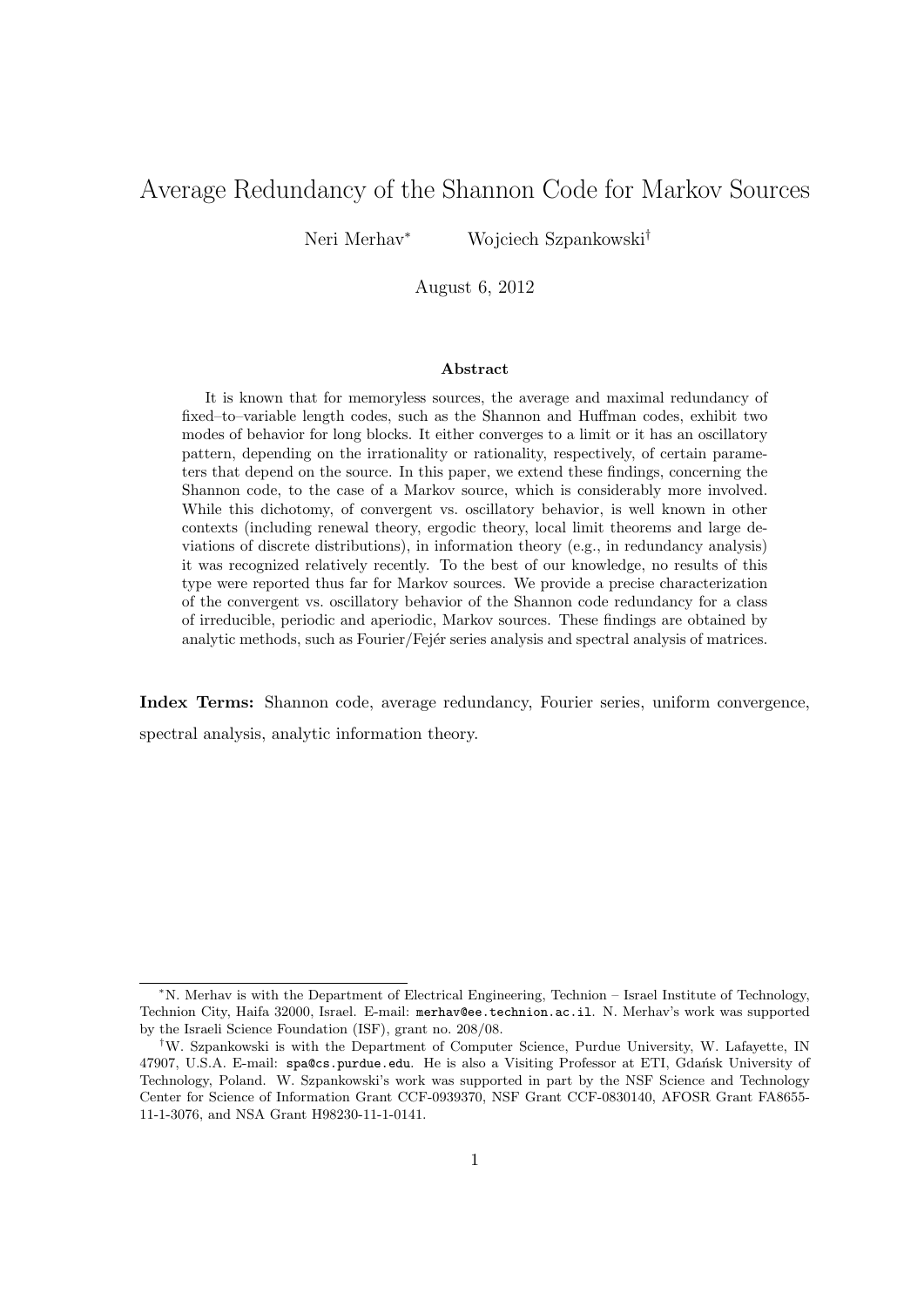# 1 Introduction

Recent years have witnessed a resurgence of interest in redundancy rates of lossless coding, see, e.g., [1], [3], [6], [10], [13], [14], [15], [16], [17], [18]. In particular, in [18] Szpankowski derived asymptotic expressions of the (unnormalized) average redundancy  $R_n$ , as a function of the block length  $n$ , for the Shannon code, the Huffman code, and other codes, focusing primarily on the binary memoryless source (BSS), parametrized by  $p -$  the probability of '1'. A rather interesting behavior of  $R_n$  was revealed in [18], especially in the cases of the Shannon code and the Huffman code: When  $\alpha \triangleq \log_2[(1-p)/p]$  is irrational, then  $R_n$ converges to a constant (which is  $1/2$  for the Shannon code), as  $n \to \infty$ . On the other hand, when  $\alpha$  is rational,  $R_n$  has a non-vanishing oscillatory term whose fundamental frequency and amplitude depend on the source statistics in an explicit manner.

More precisely, confining the discussion to the Shannon code, in [18] the average unnormalized redundancy

$$
R_n = \mathbf{E} \left\{ \left[ -\log_2 P(X_1, \dots, X_n) \right] + \log_2 P(X_1, \dots, X_n) \right\},\tag{1}
$$

was analyzed for large  $n$ , assuming that the source  $P$ , that governs the data to be compressed,  $X_1, X_2, \ldots$ , is a BSS. A straightforward extension (see also [14]) of the Shannon– code redundancy result of  $[18]$ , to a general r–ary alphabet memoryless source, with letter probabilities  $p_1, \ldots, p_r$ , yields the following expression:

$$
R_n = \begin{cases} \frac{1}{2} + \frac{1}{M} \left( \frac{1}{2} - \langle \beta M n \rangle \right) + o(1) & \text{all } \{ \alpha_j \} \text{ are rational} \\ \frac{1}{2} + o(1) & \text{otherwise} \end{cases}
$$
 (2)

where  $\beta \triangleq -\log p_1, \ \alpha_j = \log p_j/p_1, \ j = 2, 3, \ldots, r, \ \langle u \rangle$  is the fractional part of a real number u (i.e.,  $\langle u \rangle = u - \lfloor u \rfloor$ ), and M is the smallest common multiple of all denominators of the rational numbers  $\{\alpha_j\}$  when presented as ratios between two relatively prime integers. This erratic behavior, where  $R_n$  is either convergent (and then the limit is always  $1/2$ ) or oscillatory, depending on the rationality of  $\{\alpha_j\}$ , was related in [14] to wave diffraction patterns of scattering from partially disordered media, where the existence/non–existence of Bragg peaks depends on the rationality/irrationality of certain optical distance ratios.

Our goal in this paper is to extend the scope of this analysis to irreducible Markov sources and to evaluate precisely (for large  $n$ ) the average redundancy of the Shannon code for a finite alphabet, first order Markov source with given transition probabilities. In doing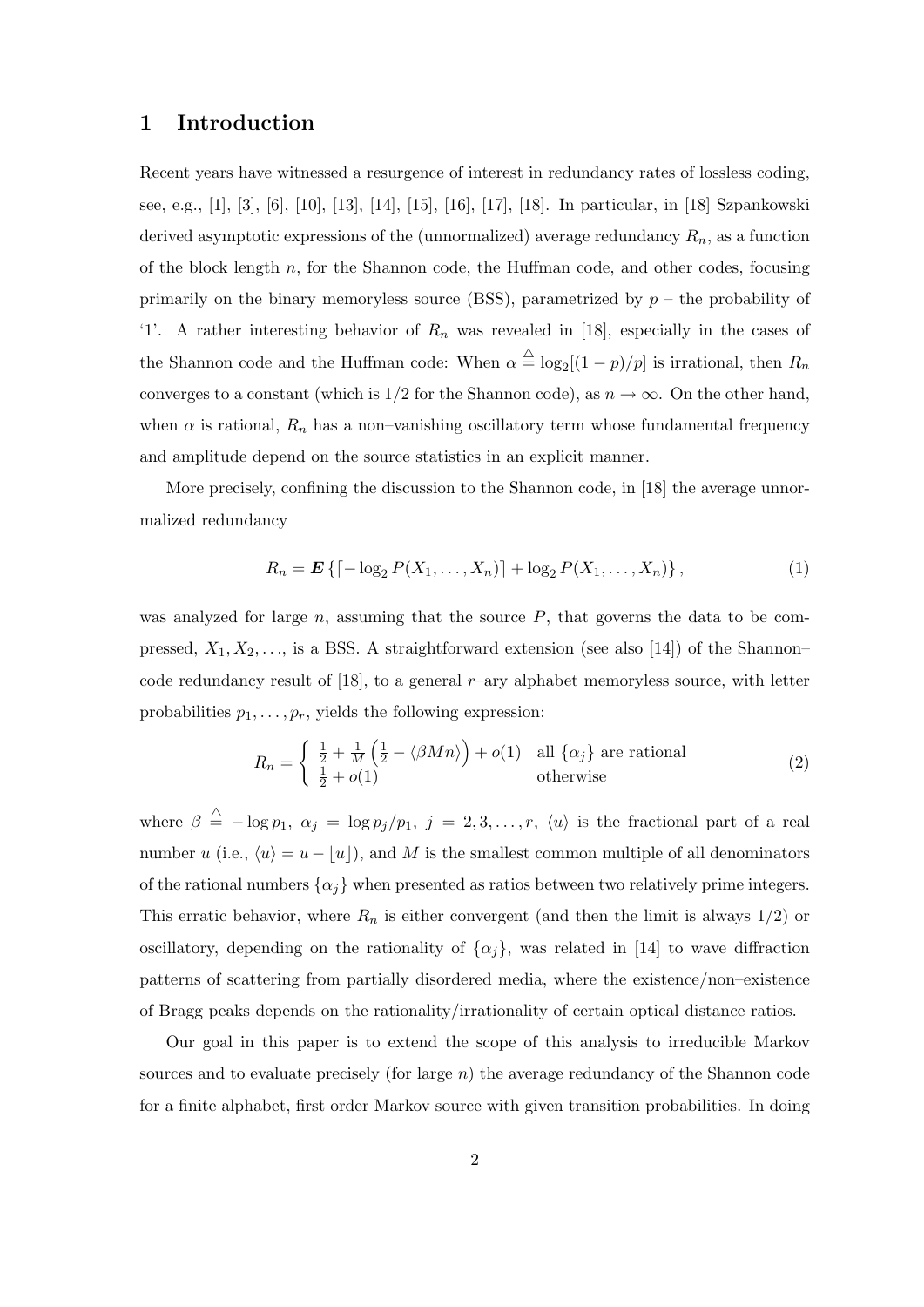so, we also provide a more complete analysis than in [14] and [18]. As will be seen, this extension to the Markov case appears rather non–trivial, both from the viewpoint of the conditions for oscillatory behavior and from the aspect of the asymptotic expression of  $R_n$ in the oscillatory mode. These depend strongly on the dominant eigenvalues and on the detailed structure of the matrix of transition probabilities. For example, in contrast to the memoryless case, where there is only one oscillatory term, when it comes to the Markov case, in the oscillatory mode there are, in general, contributions from multiple oscillatory terms, and in the convergent mode,  $R_n$  may converge to a constant other than  $1/2$  (see Example 2) below). Moreover, it turns out that the behavior of the redundancy depends quite strongly on important dynamical properties of the Markov chain, such as reducibility/irreducibility and periodicity/aperiodicity.

We begin our study (Sections 2 and 3) from the relatively simple case where all single– step state transitions have positive probability. Our main result in Section 2, Theorem 1, is then an extension of formula (2) to the Markov case with strictly positive state transition probabilities. To give the reader a general idea of this theorem, an informal description of it can be stated as follows: Rather than the parameters  $\{\alpha_j\}$  of the memoryless case, we now define a matrix  $\{\alpha_{jk}\}_{j,k=1}^r$  of log-ratios of certain transition probabilities (the exact definition will be provided in the sequel). If at least one of these parameters is irrational, then similarly as in the memoryless case,  $R_n = \frac{1}{2} + o(1)$ . If, on the other hand, all these parameters are rational, then as in the memoryless case, let M be their smallest common denominator. In this case,  $R_n = \Omega_n + o(1)$ , for "most large values" of n (a term that will be defined precisely in the sequel), where  $\Omega_n$  is a linear combination of certain functions of n, for which we have an explicit formula in terms of the source parameters. These functions oscillate as n varies, with amplitude  $1/M$  and a fundamental frequency that depends on the source parameters.

In Section 4, we relax the strict positivity assumption, but still assume the Markov chain to be irreducible. Under this assumption, we first assume that the chain is also aperiodic, and then further extend the scope to allow periodicity. In these cases, the extension of eq. (2) is still available, though it is somewhat less explicit (than in the positive transition matrix case) in the sense that it depends on certain parameters of the source, for which we have no closed–form expressions, but which can be found by numerical procedures. It is also demonstrated (in Example 2) that the irreducibility assumption is essential, since the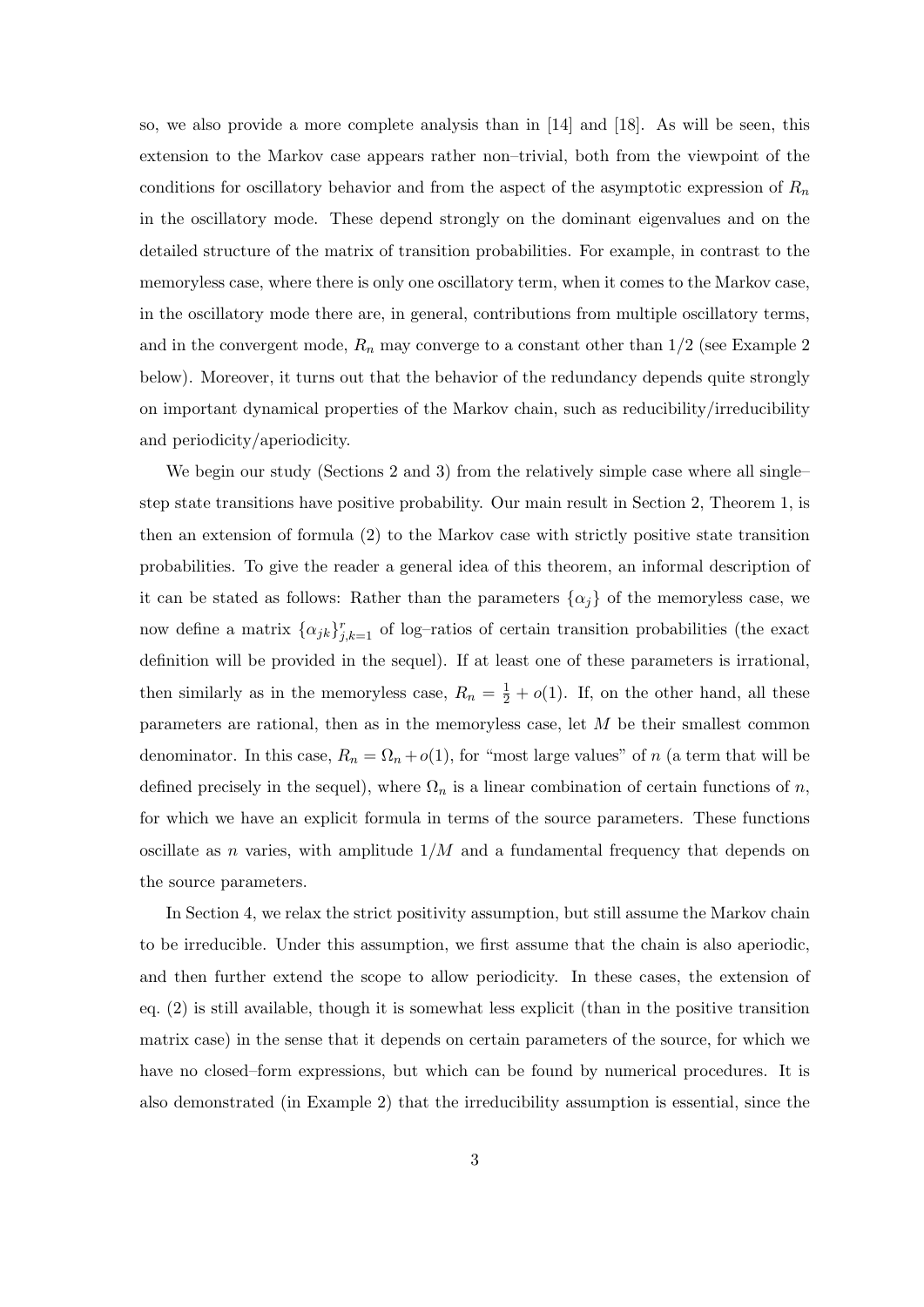above described two–mode behavior ceases to exist when this assumption is dropped.

We should point out that minimax redundancy and regret for the *class* of Markov sources were studied in the past – see, e.g., [10], [15]. Interestingly enough, the minimax regret for memoryless and Markov sources does not exhibit the two–mode behavior of either convergent or oscillatory mode [3]. This dichotomy, of convergent vs. oscillatory behavior, with dependence on rationality/irrationality of certain parameters, is a well recognized phenomenon in mathematics and physics, ranging across a large variety of areas, including renewal theory, ergodic theory [7], local limit theorems and large deviations for discrete distributions [2], [4]. This phenomenon, however, was observed in information theory only relatively recently [7], [18]. On the other hand, the oscillatory phenomenon for discrete random structures is a well known fact in analysis of algorithms [5], [19], and also in information theory [3], [13], [19].

# 2 Formulation and Results for Positive Transition Matrices

In this section, we first establish notation conventions and spell out our assumptions. Then, we present our main result for the case of a positive transition probability matrix (Theorem 1), discuss it, and provide an example for its use.

Throughout this paper, we adopt the customary notation conventions in the information theory literature: Random variables will be denoted by capital letters (e.g.,  $X$ ), specific values they may take will be denoted by the corresponding lower–case letters  $(e.g., x)$ , and their alphabets will be denoted by the corresponding calligraphic letters (e.g.,  $\mathcal{X}$ ). Random vectors of length n (e.g.,  $(X_1, X_2, \ldots, X_n)$ ) will be denoted by capital letters superscripted by n (e.g.,  $X^n$ ), and specific values of these vectors (e.g.,  $(x_1, x_2, \ldots, x_n)$ ) will be denoted by lower–case letters superscripted by  $n$  (e.g.,  $x^n$ ). Finally, the set of vectors of length  $n$ , with components taking on values in  $\mathcal{X}$ , will be denoted by  $\mathcal{X}^n$ . Logarithms will always be understood to be taken w.r.t. the base 2. The function  $\mathcal{I}(\cdot)$  will denote the indicator function, that is, for a given statement E,  $\mathcal{I}(E) = 1$  if E is true, and  $\mathcal{I}(E) = 0$  if E is false.

Consider a source sequence  $X_1, X_2, ..., X_t \in \mathcal{X} = \{1, 2, ..., r\}$  (r – positive integer),  $t = 1, 2, \ldots$ , governed by a first-order Markov chain with a given matrix P of statetransition probabilities  $\{p(j|k)\}_{j,k=1}^r$ . The initial state probabilities will be denoted by  $p_k, k = 1, 2, \ldots, r$ . The stationary state probabilities will be denoted by  $\pi_k, k = 1, 2, \ldots, r$ . Thus, the probability of a given source string  $x^n = (x_1, \ldots, x_n) \in \mathcal{X}^n$ , under the given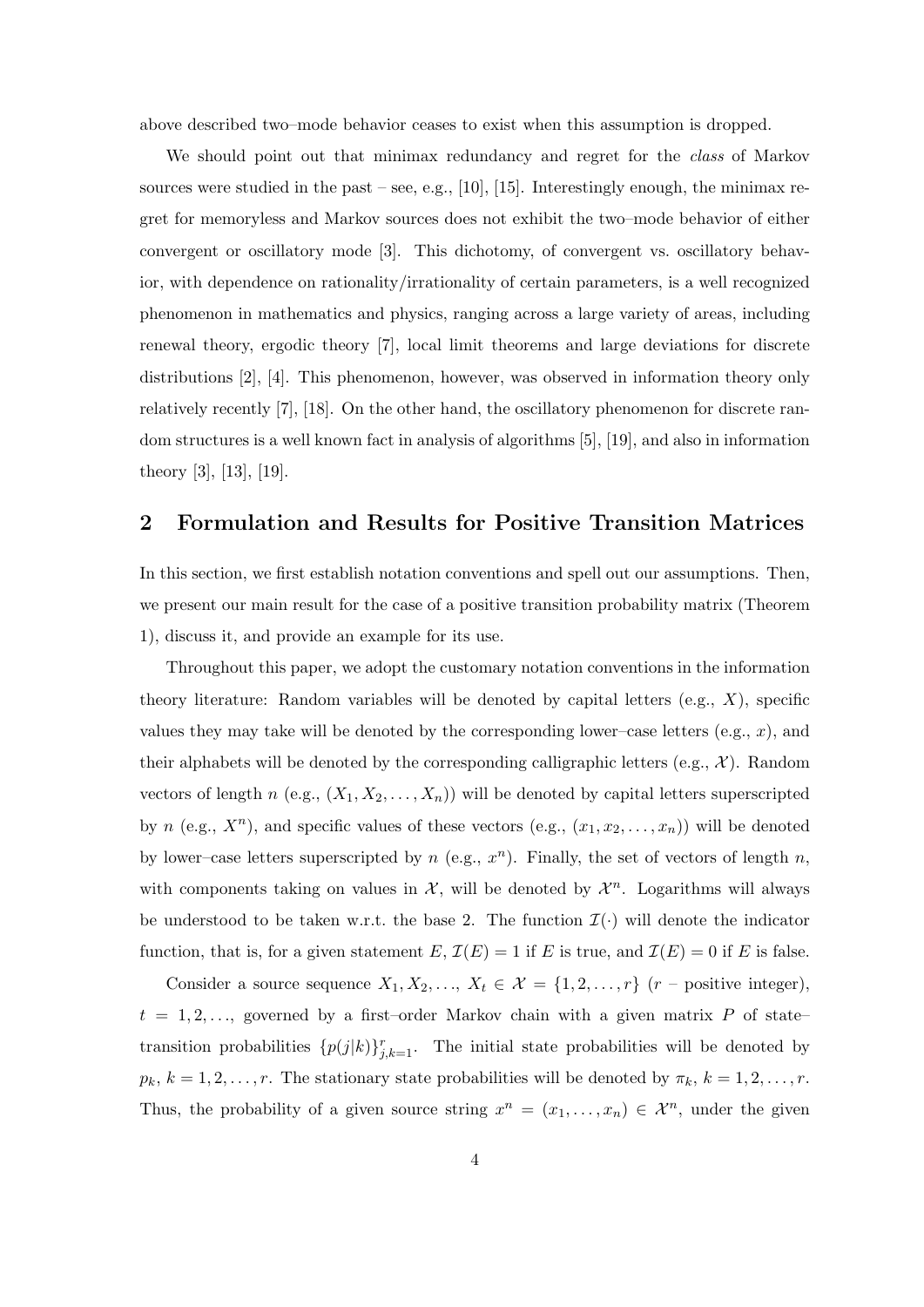Markov source, is

$$
\mu(x^n) = p_{x_1} \prod_{t=2}^n p(x_t | x_{t-1}).
$$
\n(3)

The average unnormalized redundancy of the Shannon code is defined as

$$
R_n \stackrel{\triangle}{=} \mathbf{E}\{ \lceil -\log \mu(X^n) \rceil + \log \mu(X^n) \},\tag{4}
$$

where here and throughout the sequel,  $E\{\cdot\}$  denotes the expectation operator w.r.t. the underlying Markov source  $\mu$  just defined.

As mentioned in the Introduction, in this paper, we assume that  $P$  is irreducible. We remind the reader that an *irreducible* Markov chain is one where there is positive probability to pass from every state  $j \in \mathcal{X}$  to every state  $k \in \mathcal{X}$  within a finite number of steps, namely, for every j and k, there exists a positive integer l such that the  $(k, j)$ -th element of  $P<sup>l</sup>$  is strictly positive. Another important concept we will need is periodicity. The *period*  $d_i$  of a state j is the greatest common divisor of all integers n for which  $Pr{X_n = j | X_0 = j} > 0$ . A state is called periodic if  $d_j > 1$  and aperiodic if  $d_j = 1$ . Since all states of an irreducible Markov chain are in the same class of communicating states, then  $d_i$  is the same for all states, and hence will be denoted collectively by  $d$ . An irreducible Markov chain is then called periodic if  $d > 1$  and aperiodic if  $d = 1$ . The case where all entries of P are positive, henceforth referred to as the case of a *positive matrix P*, is obviously a case of an irreducible, aperiodic Markov chain. However, the positivity of  $P$  is not a necessary condition for irreducibility and aperiodicity of a Markov chain. Throughout the remaining part of this section, as well as in Section 3, we assume that all entries of P are strictly positive.

Our main result in this section is the following (the proof appears in Section 3).

**Theorem 1** Consider the Shannon code of block length n for a Markov source  $\mu$  with a a given vector  $\mathbf{p} = (p_1, \ldots, p_r)$  of initial state probabilities and a positive state transition matrix P. Define

$$
\alpha_{jk} = \log \left[ \frac{p(j|1)p(j|j)}{p(k|1)p(j|k)} \right], \quad j, k \in \{1, 2, \dots, r\}.
$$
 (5)

Then, the redundancy  $R_n$  is characterized as follows: (a) If not all  $\{\alpha_{jk}\}\$ are rational, then

$$
R_n = \frac{1}{2} + o(1). \tag{6}
$$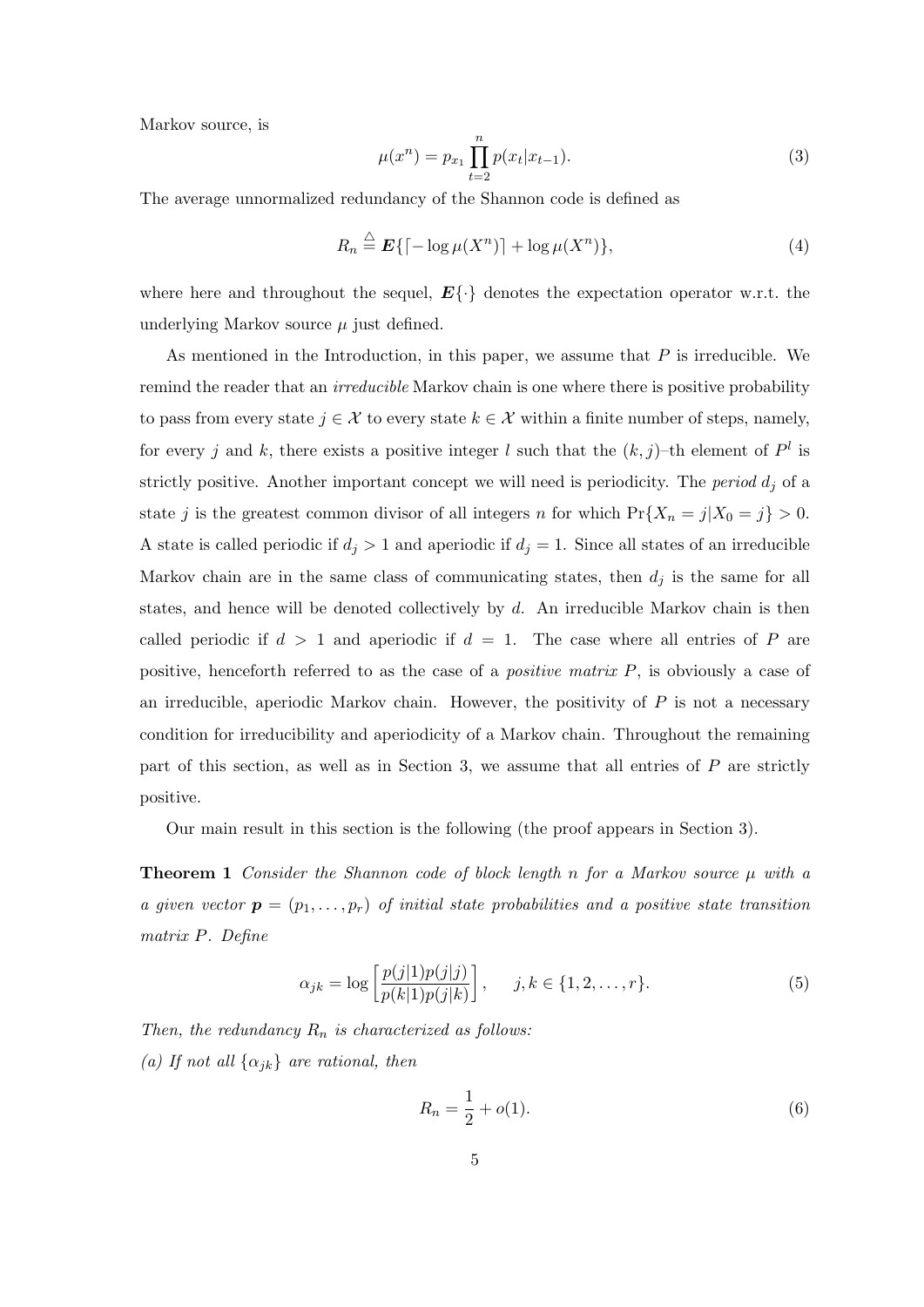(b) If all  $\{\alpha_{jk}\}\$ are rational, then for every  $j, k \in \{1, \ldots, r\}$ , let

$$
\zeta_{jk}(n) = M[-(n-1)\log p(1|1) + \log p(j|1) - \log p(k|1) - \log p_j],\tag{7}
$$

and

$$
\Omega_n = \frac{1}{2} \left( 1 - \frac{1}{M} \right) + \frac{1}{M} \sum_{j=1}^r \sum_{k=1}^r p_j \pi_k \varrho[\zeta_{jk}(n)],\tag{8}
$$

where  $\varrho(u) \triangleq [u] - u$  and M is the smallest common integer multiple of the denominators of  $\{\alpha_{jk}\}\$ , when each one of these numbers is represented as a ratio between two relatively prime integers. Then, there exists a positive sequence  $\xi_n \to 0$ , which depends only the source parameters, such that  $R_n$  is upper bounded and lower bounded as follows:

$$
R_n \le \Omega_n + \frac{1}{M} \sum_{j=1}^r \sum_{k=1}^r p_j \pi_k \mathcal{I}\{\varrho[\zeta_{jk}(n)] \notin (\xi_n, 1 - \xi_n)\} + o(1). \tag{9}
$$

$$
R_n \ge \Omega_n - \frac{1}{M} \sum_{j=1}^r \sum_{k=1}^r p_j \pi_k \mathcal{I}\{\varrho[\zeta_{jk}(n)] \notin (\xi_n, 1 - \xi_n)\} - o(1). \tag{10}
$$

As a technical comment, it should be pointed out that the choice of the index 1 in the conditioning of  $p(j|1)$  and  $p(k|1)$ , that appear in the definition of  $\alpha_{jk}$  and in (7), is completely arbitrary. One may choose any other index in  $\{1, 2, \ldots, r\}$ , as long as it is the same index in both places in the expression of  $\alpha_{jk}$ , as well as in the second and third terms in the square brackets of (7). Also,  $p(1|1)$  in (7) can be replaced independently by  $p(l|l)$  for any  $l \in \{1, 2, ..., r\}.$ 

Discussion. Theorem 1 tells us that, similarly as in the memoryless case, in the positive matrix case,  $R_n$  has two modes of behavior. In the convergent mode, which happens when at least one  $\alpha_{jk}$  is irrational,  $R_n \to 1/2$ . In the oscillatory mode, which happens when all  $\{\alpha_{jk}\}\$ are rational,  $R_n$  oscillates and it asymptotically coincides with  $\Omega_n$  for most large values<sup>1</sup> of n, provided that  $\log p(1|1)$  is irrational. This follows from the following consideration: If  $\log p(1|1)$  is irrational, then by Weyl's equidistribution theorem [12], the sequences  $\{\zeta_{jk}(n)\}_{n\geq 1}$  are uniformly distributed modulo 1, i.e., they fill the unit interval mod 1 with a uniform density as  $n$  exhausts the positive integers. Thus, for every fixed  $\xi, \varrho[\zeta_{jk}(n)] \notin (\xi, 1 - \xi)$  for a fraction  $2\xi$  of the values of n. This means that for  $\xi_n \to 0$ ,

<sup>&</sup>lt;sup>1</sup>The statement " $R_n$  asymptotically coincides with  $\Omega_n$  for most large values of n" means that for every  $\epsilon > 0$ , the fraction of values of n, within the range  $\{1, \ldots, N\}$ , for which  $|R_n - \Omega_n| > \epsilon$ , tends to zero as  $N\rightarrow\infty.$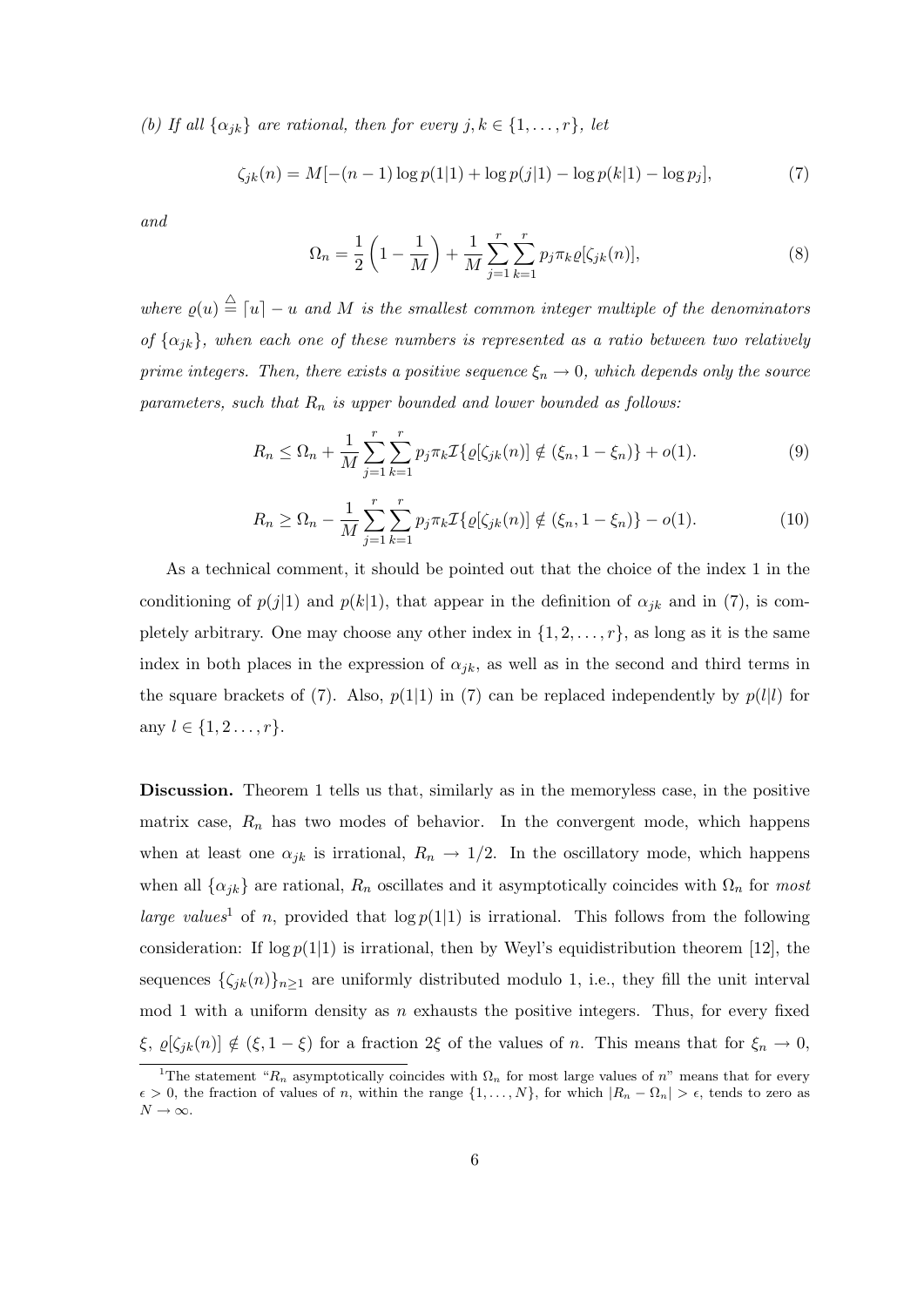the terms  $\mathcal{I}\{\varrho[\zeta_{jk}(n)] \notin (\xi_n, 1 - \xi_n)\}\$  vanish for most large values of n, and then the lower bound and the upper bound on  $R_n$  asymptotically coincide with  $\Omega_n$ . If, on the other hand,  $\log p(1|1)$  is rational, then  $\varrho[\zeta_{jk}(n)]$  are periodic sequences. If for none of the values n in a period,  $\varrho[\zeta_{jk}(n)] = 0$ , then beyond a certain value of n,  $\xi_n$  is smaller than the minimum value of  $\varrho[\zeta_{jk}(n)]$  along the period and  $1 - \xi_n$  is larger than the maximum, and so,  $\mathcal{I}\{\varrho[\zeta_{jk}(n)] \notin (\xi_n, 1 - \xi_n)\}\$ all vanish for all large n. The expression

$$
\frac{1}{M} \sum_{j=1}^r \sum_{k=1}^r p_j \pi_k \mathcal{I} \{ \varrho[\zeta_{jk}(n)] \notin (\xi_n, 1 - \xi_n) \},
$$

which generates the gap between the upper bound and the lower bound on  $R_n$ , can be interpreted as an asymptotic approximation of the probability that  $-\log \mu(X^n)$  falls in the vicinity (within distance  $O(\xi_n)$ ) of an integer. For example, when the source is purely dyadic  $(M = 1)$ , then  $-\log \mu(X^n)$  is integer with probability 1, and indeed, the expression in the last display is equal to 1. In this case, Theorem 1 is useless, but it is also redundant, because in this case, we clearly know that  $R_n$  vanishes. The reason for this "uncertainty" around integer values of  $-\log \mu(X^n)$  is that these are the discontinuity points of the function  $\varrho[-\log \mu(X^n)]$ , and in the proof of Theorem 1, the function  $\varrho$  is expanded as a series of trigonometric polynomials whose convergence is problematic in the neighborhood of discontinuities. Thus, we believe that the uncertainty in the characterization of  $R_n$  around these points should be attributed more to the limitations of the analysis methods than to the real behavior of  $R_n$ . In other words, we conjecture that, in fact,  $R_n = \Omega_n + o(1)$  for all large  $n$ , and not just for most large values of n. It should be pointed out that these issues were admittedly overlooked in [14] and [18] (beyond the cases of a purely dyadic source, which was ruled out in the first place). The essential results therein are nonetheless re-confirmed here as a special case, upon carrying out a more rigorous analysis.

The expression of the oscillatory case,  $\Omega_n$ , is not quite intuitive at first glance, therefore, in this paragraph, we make an attempt to give some quick insight, which captures the essence of the main points. The arguments here are informal and non-rigorous (the rigorous proof is in Section 3). The Fourier series expansion of the periodic function  $\rho$  is given by

$$
\varrho(u) = \frac{1}{2} + \sum_{m \neq 0} a_m e^{2\pi imu} \tag{11}
$$

and the important fact about the coefficients is that they are inversely proportional to m, so that for every two integers k and m,  $a_{m \cdot k} = a_m/k$ . Now, when computing  $R_n =$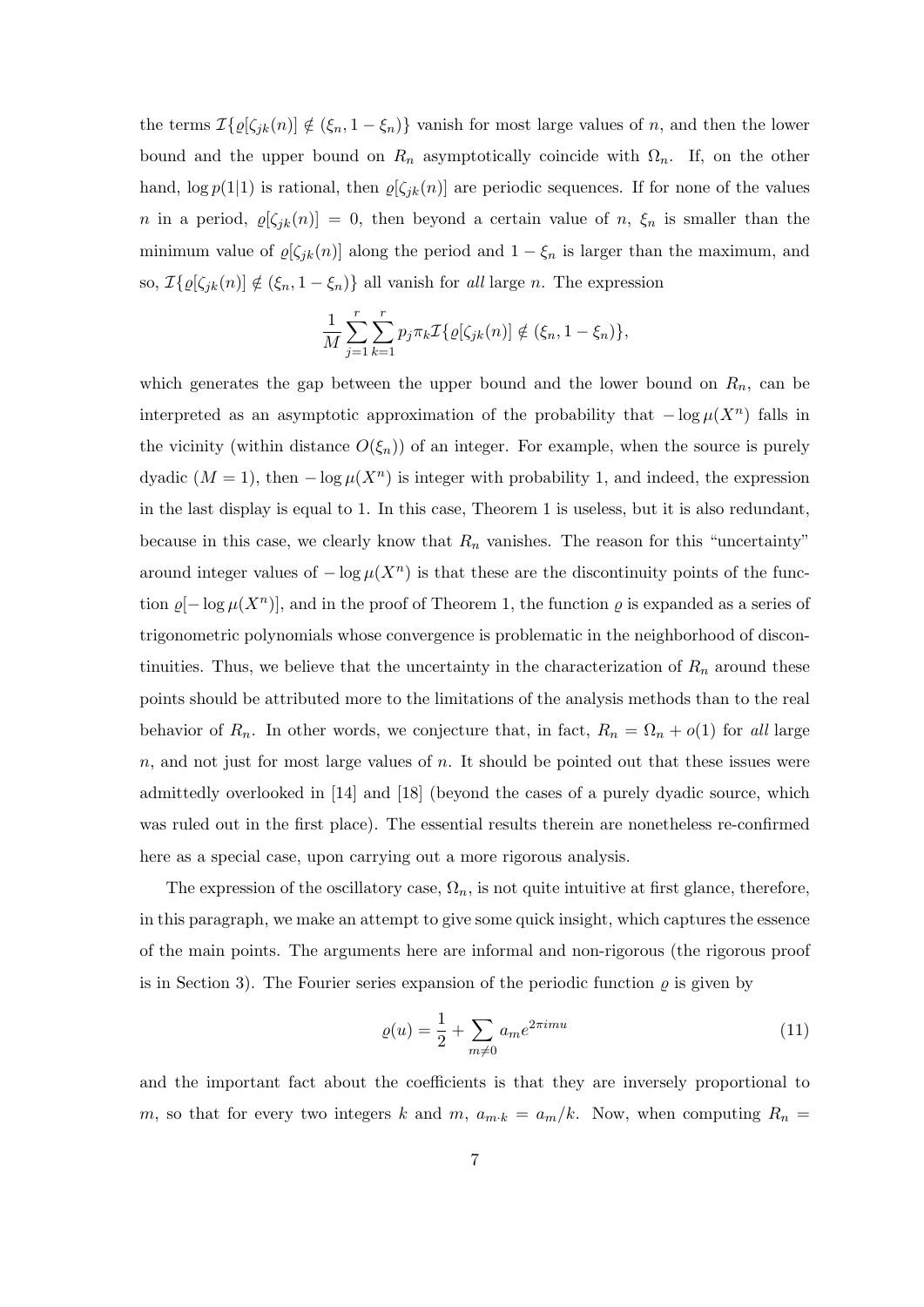$\mathbf{E}\{\varrho[-\log \mu(X^n)]\},\$ let us take the liberty of exchanging the order between the expectation and the summation, i.e.,

$$
R_n = \frac{1}{2} + \sum_{m \neq 0} a_m \mathbf{E} \{ e^{-2\pi i m \log \mu(X^n)} \}.
$$
 (12)

It turns out that under the conditions of the oscillatory mode,  $E\{e^{-2\pi im \log \mu(X^n)}\}\)$  tends to zero as  $n \to \infty$  for all m, except for multiples<sup>2</sup> of M, namely,  $m = \ell M$ ,  $l = \pm 1, \pm 2, \ldots$ Thus, for large  $n$ , we have

$$
R_n \approx \frac{1}{2} + \sum_{\ell \neq 0} a_{\ell M} \mathbf{E} \{ e^{-2\pi i \ell M \log \mu(X^n)} \}
$$
  
=  $\frac{1}{2} + \frac{1}{M} \sum_{\ell \neq 0} a_{\ell} \mathbf{E} \{ e^{-2\pi i \ell M \log \mu(X^n)} \}$   
=  $\frac{1}{2} + \frac{1}{M} \{ \mathbf{E} \varrho[-M \log \mu(X^n)] - \frac{1}{2} \}$   
=  $\frac{1}{2} (1 - \frac{1}{M}) + \frac{1}{M} \mathbf{E} \varrho[-M \log \mu(X^n)].$  (13)

Now, consider the set of all  $\{x^n\}$  that begin from state  $x_1 = j$  and end at state  $x_n = j$ k. Their total probability is about  $p_j \pi_k$  for large n since  $X_n$  is almost independent of X<sub>1</sub>. It turns out that all these sequences have exactly the same value of  $\varrho[-M \log \mu(x^n)]$ , which is exactly  $\varrho[\zeta_{jk}(n)]$  (or, in other words,  $\varrho[-M \log \mu(x^n)] = \varrho[\zeta_{x_1x_n}(n)]$  independently of  $x_2, \ldots, x_{n-1}$  and this explains the expression of  $\Omega_n$ . The reason for this property of  $\varrho[-M \log \mu(x^n)]$  is the rationality conditions  $\langle M \cdot \alpha_{uv} \rangle = 0, u, v \in \{1, 2, ..., r\},\$  which imply that  $\langle M \log p(x_t|x_{t-1}) \rangle = \langle M \log [p(x_t|1)p(1|1)/p(x_{t-1}|1)] \rangle$ , and so,

$$
\langle -M \log \mu(x^n) \rangle = \langle -M \log p_j \rangle + \sum_{t=2}^n \langle -M \log p(x_t | x_{t-1}) \rangle \mod 1
$$
  
=  $\langle -M \log p_j \rangle + \sum_{t=2}^n \langle -M \log [p(x_t | 1) p(1 | 1) / p(x_{t-1} | 1)] \rangle \mod 1$  (14)

which, thanks to the telescopic summation, is easily seen to coincide with the fractional part of  $\zeta_{jk}(n)$ , and of course,  $\varrho[\zeta_{jk}(n)]$  depends on  $\zeta_{jk}(n)$  only via its fractional part.

Consider next the following example for using Theorem 1.

**Example 1.** Consider a Markov source for which the rows of  $P$  are all permutations of the first row, which is  $p = (p_1, \ldots, p_r)$ . Now, assuming that  $\alpha_j \stackrel{\triangle}{=} \log(p_1/p_j)$  are all rational, let  $M$  be the least common multiple of their denominators (i.e., the common denominator)

<sup>&</sup>lt;sup>2</sup>The convergent mode can be treated as a special case of this statement with  $M = \infty$ .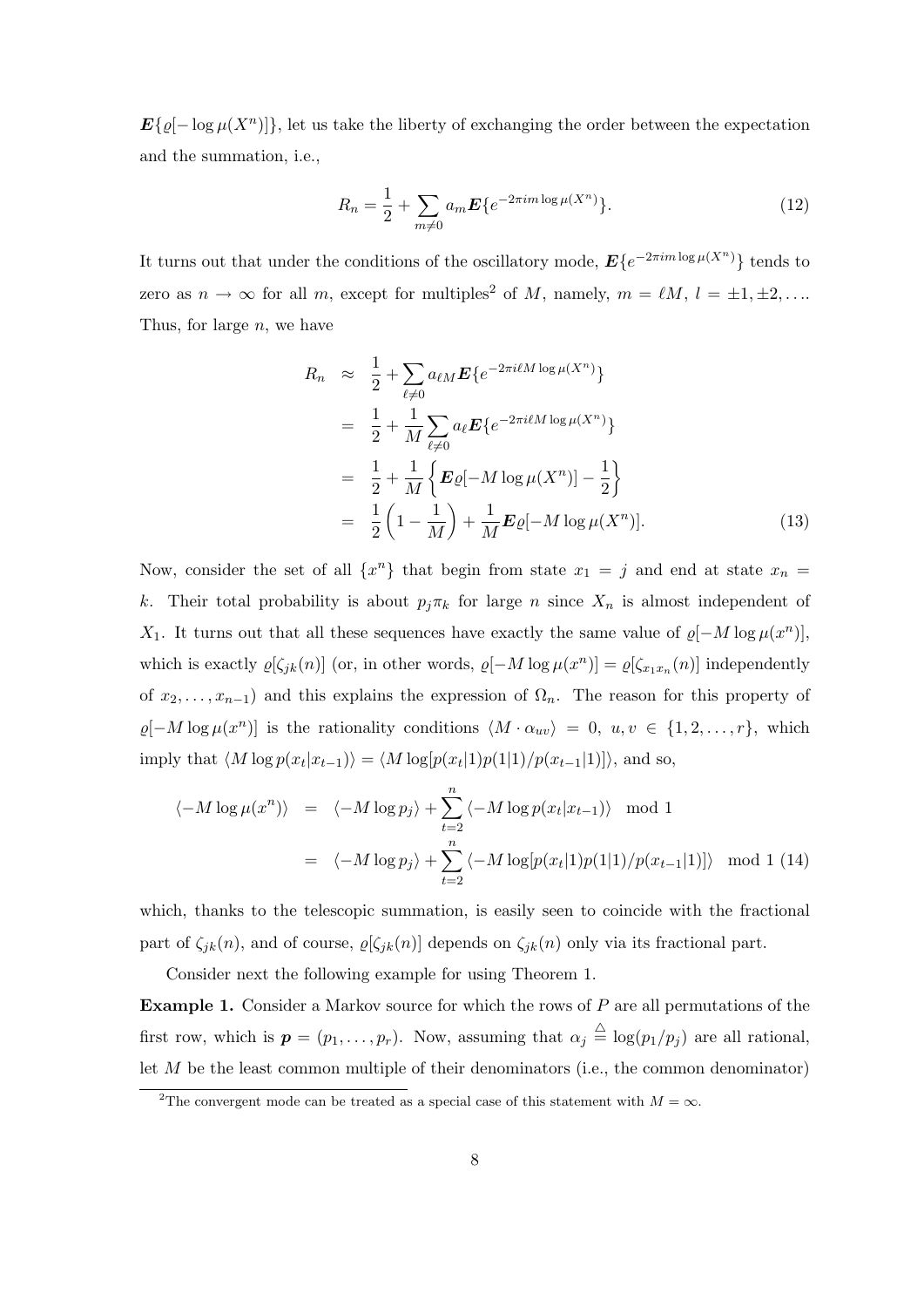when each one of them is expressed as a ratio between two relatively prime integers. Then,

$$
\varrho[\zeta_{jk}(n)] = \varrho[-M(n-1)\log p(1|1) + M \log p(j|1) - M \log p(k|1) - M \log p_j]
$$
  
\n
$$
= \varrho[-M(n-1)\log p_1 + M \log p_j - M \log p_k - M \log p_j]
$$
  
\n
$$
= \varrho[-M(n-1)\log p_1 - M \log p_k]
$$
  
\n
$$
= \varrho(-Mn \log p_1 + M \log p_1 - M \log p_k)
$$
  
\n
$$
= \varrho(-Mn \log p_1), \qquad (15)
$$

where in the last step, we have used the fact that  $(M \log p_1 - M \log p_k)$  is integer and that  $\varrho$  is a periodic function with period 1. Thus, with the exception of the minority of 'problematic' values of n, we have

$$
R_n = \frac{1}{2} \left( 1 - \frac{1}{M} \right) + \frac{1}{M} \sum_{j=1}^r \sum_{k=1}^r p_j \pi_k \varrho [\zeta_{jk}(n)] + o(1)
$$
  
\n
$$
= \frac{1}{2} \left( 1 - \frac{1}{M} \right) + \frac{1}{M} \sum_{j=1}^r \sum_{k=1}^r p_j \pi_k \varrho(-nM \log p_1) + o(1)
$$
  
\n
$$
= \frac{1}{2} \left( 1 - \frac{1}{M} \right) + \frac{1}{M} \varrho(-nM \log p_1) + o(1).
$$
 (16)

If not all  $\alpha_j$  are rational, then  $R_n \to 1/2$ , as predicted by Theorem 1. To see why the conditions of Theorem 1 lead to the rationality condition herein, let us denote  $u_{jk}$  =  $\langle m \log[p(j|1)/p(k|1)]\rangle$ , and  $v_{jk} = \langle m \log[p(j|j)/p(j|k)]\rangle$ . Then, the conditions of Theorem 1 mean that  $u_{jk} + v_{jk} = 0$  and for all pairs j and k. Therefore, the number of constraints here is of the order of  $r^2$ , whereas the number of degrees of freedom that generate these variables, in this example, is  $r - 1$ , i,e., the variables  $\langle m \log(p_1/p_j) \rangle$ ,  $j = 2, 3, \ldots, r$ . Thus, we can think of this as an overdetermined set of homogeneous linear equations whose only solution is zero, meaning that  $\langle m \log(p_1/p_j) \rangle$ ,  $j = 2, 3, \ldots, r$ , all vanish. Note that the memoryless source is a special case of this example, where the rows of  $P$  are all identical to the first row,  $(p_1, \ldots, p_r)$ . Indeed, eq. (16) coincides with the expression of the memoryless case (see [14], [18] and the Introduction of this paper).

# 3 Proof of Theorem 1

#### 3.1 Introductory Comments

The main idea behind the analysis of  $R_n = \mathbf{E}\{\varrho[-\log \mu(X^n)]\}$  is to approximate the periodic function  $\varrho(\cdot)$  by a sequence of trigonometric polynomials, and then to commute the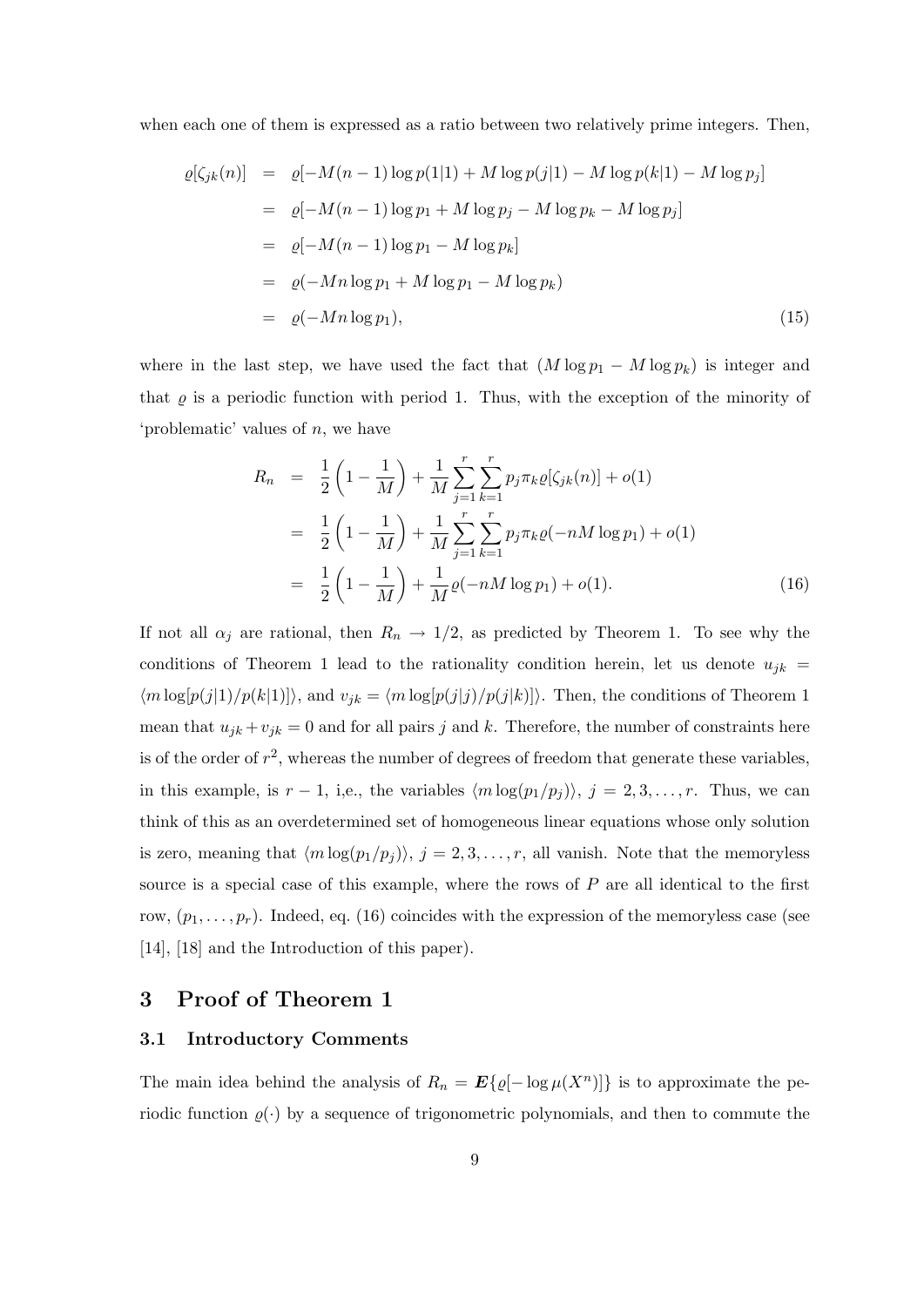expectation with the summation and analyze the various terms of the series. For these commutations to be legitimate, a sufficient condition is that the convergence would be uniform, but unfortunately, it cannot be uniform since the function  $\rho$  is discontinuous. An alternative route that we take is to sandwich  $\varrho$  between two continuous periodic functions,  $\varrho_{\theta}^ \bar{\theta}$  and  $\varrho_{\theta}^{+}$ , both with period 1, and both indexed by some parameter  $\theta$ , which when tends to zero, the bounds become tighter and tighter. Fejér's theorem (see, e.g.,  $[20]$ ), which is the trigonometric version of the Weierstrass theorem, provides a concrete sequence of trigonometric polynomials, which converges uniformly to any given periodic function which is continuous. The program of the proof is to apply Fejér's theorem to  $\varrho_{\theta}$  $\bar{\theta}_{\theta}$ , and use them to obtain sandwich bounds on  $R_n$ .

## 3.2 Preliminaries of the Proof

Define the function  $\varrho_{\theta}^ \bar{\theta}$  as

$$
\varrho_{\theta}^{-}(u) = \begin{cases} \frac{1-\theta}{\theta} \cdot \langle u \rangle & 0 \le \langle u \rangle < \theta \\ 1 - \langle u \rangle & \theta \le \langle u \rangle < 1 \end{cases}
$$
(17)

and

$$
\varrho_{\theta}^{+}(u) = \varrho_{\theta}^{-}(u) + \Delta_{\theta}(u) \tag{18}
$$

where

$$
\Delta_{\theta}(u) = \begin{cases}\n1 - \frac{\langle u \rangle}{\theta} & 0 \le \langle u \rangle < \theta \\
0 & \theta \le \langle u \rangle < 1 - \theta \\
\frac{1}{\theta}(\langle u \rangle + \theta - 1) & 1 - \theta \le \langle u \rangle < 1\n\end{cases}
$$
\n(19)

Obviously,  $\varrho_{\theta}^{-}$  $\bar{\theta}(u)$ , and  $\varrho_{\theta}^{+}(u)$  are continuous, periodic functions, with period 1, and  $\varrho_{\theta}^{-}$  $\overline{\theta}(u) \leq$  $\varrho(u)\leq \varrho_\theta^+(u)$  for every  $u.$  Now,  $\varrho_\theta^ \bar{\theta}_{\theta}$  and  $\Delta_{\theta}$  have the following Fourier representations:

$$
\varrho_{\theta}^{-}(u) = \frac{1}{2} + \sum_{m \neq 0} a_{m}(\theta) e^{2\pi imu}; \quad a_{m}(\theta) = \frac{1 - e^{-2\pi im\theta}}{(2\pi im)^{2}\theta}
$$
(20)

and

$$
\Delta_{\theta}(u) = \theta + \sum_{m \neq 0} b_m(\theta) e^{2\pi imu}; \quad b_m(\theta) = \frac{1 - \cos(2\pi m\theta)}{2\theta \pi^2 m^2}.
$$
 (21)

Note that for any given integers  $k$  and  $\ell$ ,

$$
a_{\ell \cdot k}(\theta) = \frac{a_{\ell}(k\theta)}{k} \tag{22}
$$

and similarly

$$
b_{\ell,k}(\theta) = \frac{b_{\ell}(k\theta)}{k}.
$$
\n(23)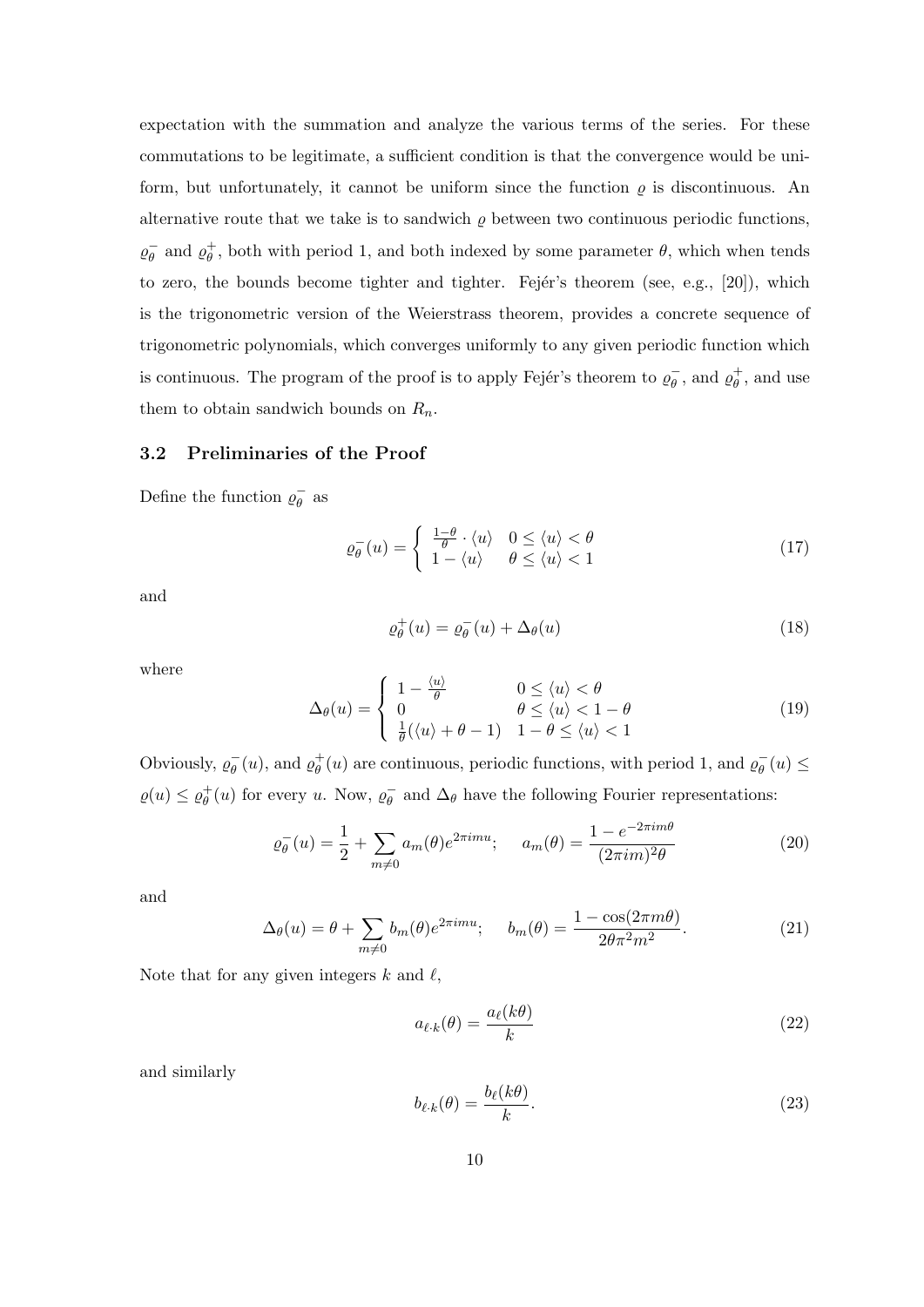These identities will be important later on, in order to return from the series expansions back to the original functions. The  $N$ –the order F $\acute{e}$ jer approximations are given by

$$
\left\{\varrho_{\theta}^{-}(u)\right\}_{N} \stackrel{\triangle}{=} \frac{1}{2} + \sum_{|m|=1}^{N} a_m(\theta) \cdot \left(1 - \frac{|m|}{N+1}\right) e^{2\pi imu}
$$
\n(24)

and

$$
\left\{\Delta_{\theta}(u)\right\}_{N} \stackrel{\triangle}{=} \theta + \sum_{|m|=1}^{N} b_m(\theta) \cdot \left(1 - \frac{|m|}{N+1}\right) e^{2\pi imu}.\tag{25}
$$

According to Fejér's theorem, as  $N \to \infty$ , these functions converge uniformly to  $\varrho_{\theta}$  $\bar{\theta}(u)$  and  $\Delta_{\theta}(u)$ , respectively. However, it should be kept in mind that in order to guarantee that the absolute error would be uniformly within less than a given  $\epsilon$  (for all three functions  $\rho_{\theta}^+$ ,  $\rho_{\theta}^-$ )  $\bar{\theta}$ , and  $\Delta_{\theta}$ ), the integer N should be at least as large as some  $N_0(\epsilon, \theta)$  (or  $N_0$  for shorthand notation), which grows both as  $\epsilon$  decreases and as  $\theta$  decreases. In particular, following the proof of Fejér's theorem [20, p. 6] (see also Appendix herein), it is readily seen that for all three functions,  $\rho_{\theta}^{+}$ ,  $\rho_{\theta}^{-}$  $\bar{\theta}$ , and  $\Delta_{\theta}$ ,

$$
\epsilon_0(N,\theta) \stackrel{\triangle}{=} \inf_{0 < \delta < 1/2} \left[ \frac{\delta}{\theta} + \frac{1}{N \sin^2(\pi \delta)} \right] \tag{26}
$$

is an upper bound on the maximum approximation error when  $N$  terms of the Fejér series are used. Thus,  $N_0(\epsilon, \theta)$  can be defined as the smallest integer N such that  $\epsilon_0(N, \theta) \leq \epsilon$ . Obviously, by definition

$$
\epsilon_0[N_0(\epsilon,\theta),\theta] \le \epsilon. \tag{27}
$$

We will make use of this simple inequality later on.

# 3.3 General Lower and Upper Bounds on  $R_n$

We proceed with some general lower and upper bounds on  $R_n$ . As for the lower bound, we have

$$
R_n = \mathbf{E} \{ \varrho(-\log \mu(X^n)) \}
$$
  
\n
$$
\geq \mathbf{E} \{ \varrho_{\theta}^{-}(-\log \mu(X^n)) \}
$$
  
\n
$$
\geq \mathbf{E} \{ \frac{1}{2} + \sum_{|m|=1}^{N_0} a_m(\theta) \cdot \left( 1 - \frac{|m|}{N_0 + 1} \right) e^{-2\pi i m \log \mu(X^n)} - \epsilon \}
$$
  
\n
$$
= \frac{1}{2} + \sum_{|m|=1}^{N_0} a_m(\theta) \cdot \left( 1 - \frac{|m|}{N_0 + 1} \right) \mathbf{E} \{ e^{-2\pi i m \log \mu(X^n)} \} - \epsilon.
$$
 (28)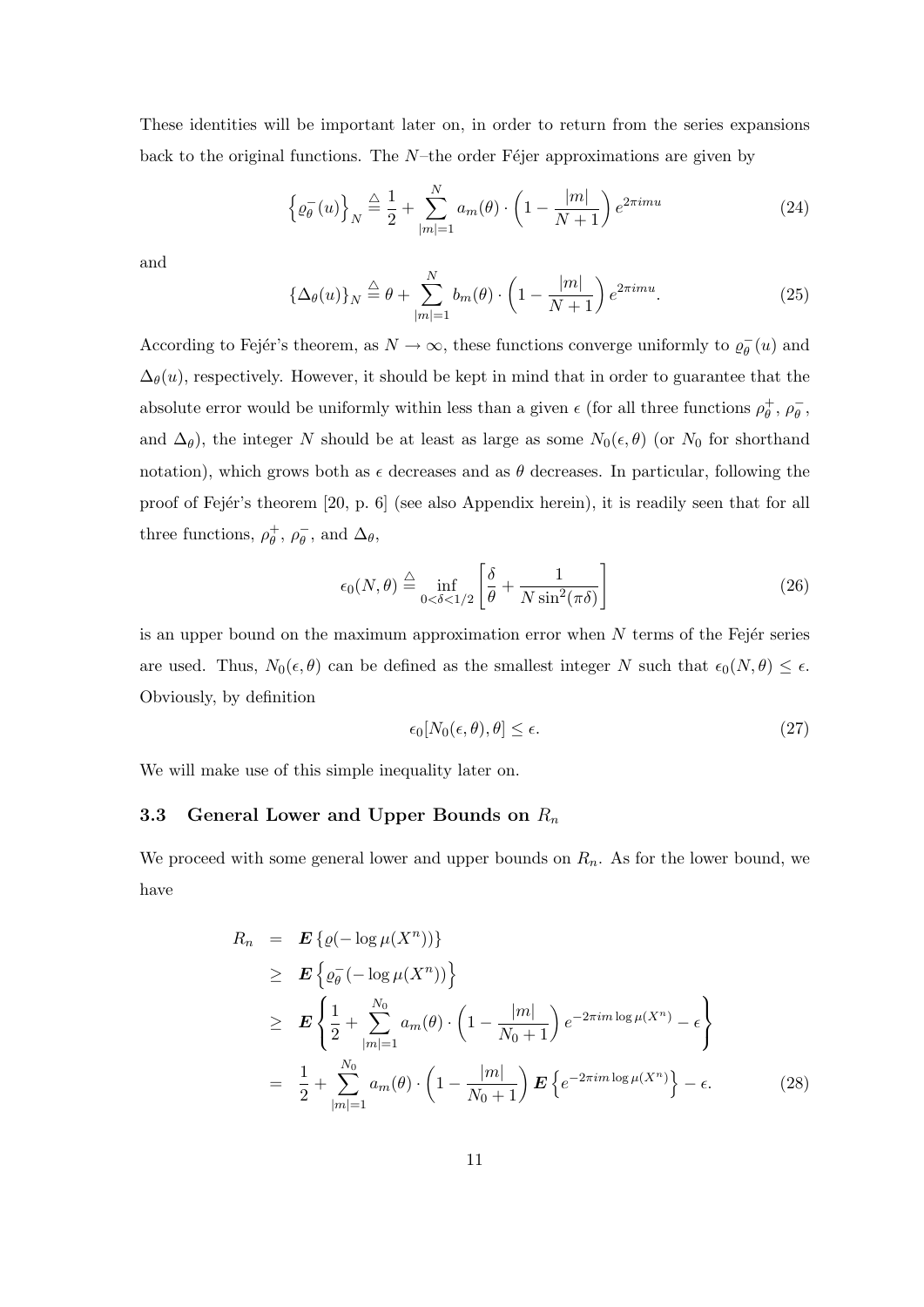Now, clearly

$$
\mathbf{E}\left\{e^{-2\pi im\log\mu(X^n)}\right\} = \sum_{\mathbf{x}\in\mathcal{X}^n} \prod_{t=1}^n \left[p(x_t|x_{t-1})\exp\left\{-2\pi im\log p(x_t|x_{t-1})\right\}\right].\tag{29}
$$

Define the  $r \times r$  complex matrix  $A_m$  whose entries are

$$
a_{jk}(m) = p(k|j) \exp[-2\pi im \log p(k|j)], \qquad j, k = 1, ..., r.
$$
 (30)

Also define the  $r$ -dimensional column vectors

$$
\mathbf{c}_m = (p_1 \exp[-2\pi i m \log p_1)], \dots, p_r \exp[-2\pi i m \log p_r])^T, \tag{31}
$$

and  $\mathbf{1} = (1, 1, \ldots, 1)^T$ , where the superscript T denotes vector/matrix transposition. Then, it follows that

$$
\boldsymbol{E}\left\{e^{-2\pi im\log\mu(X^n)}\right\} = \boldsymbol{c}_m^T A_m^{n-1} \mathbf{1}.
$$
 (32)

Let  $l_{j,m}$  and  $r_{j,m}$  be, respectively, the left eigenvector and the right eigenvector pertaining to the eigenvalue  $\lambda_{j,m}$   $(j = 1, 2, \ldots, r)$  of the matrix  $A_m$ . Here, we index the eigenvalues of  $A_m$  according to a non–increasing order of their modulus, that is,

$$
|\lambda_{1,m}| \ge |\lambda_{2,m}| \ge \dots \ge |\lambda_{r,m}|. \tag{33}
$$

Since  $P$  is a stochastic matrix (so, its maximum modulus eigenvalue is 1) and its elements are the absolute values of the corresponding elements of  $A_m$ , it follows from [8, Theorem 8.4.5] (see also Lemma 1 in Subsection 3.4) that  $|\lambda_{1,m}| \leq 1$  (and hence  $|\lambda_{j,m}| \leq 1$  for all  $j = 1, 2, \ldots, r$ . Also, the sets of left– and right eigenvectors form a bi-orthogonal system, i.e.,  $l_{j,m}^T r_{k,m} = 0, j, k = 1, 2, \ldots, r, j \neq k$ . We scale these vectors such that  $l_{j,m}^T r_{j,m} = 1$  for all  $j = 1, 2, \ldots, r$ . Then by the spectral representation of matrices [8], we have

$$
A_{m}^{n-1} \mathbf{1} = \sum_{j=1}^{r} \lambda_{j,m}^{n-1} \cdot l_{j,m}^{T} \mathbf{1} \cdot \mathbf{r}_{j,m},
$$
\n(34)

and so,

$$
\mathbf{c}_m^T A_m^{n-1} \mathbf{1} = \sum_{j=1}^r \lambda_{j,m}^{n-1} \cdot \mathbf{l}_{j,m}^T \mathbf{1} \cdot \mathbf{c}_m^T \mathbf{r}_{j,m}.
$$
 (35)

On substituting this back into the lower bound on  $R_n$ , we obtain:

$$
R_n \ge \frac{1}{2} + \sum_{|m|=1}^{N_0} a_m(\theta) \cdot \left(1 - \frac{|m|}{N_0 + 1}\right) \cdot \sum_{j=1}^r \lambda_{j,m}^{n-1} \cdot \mathbf{I}_{j,m}^T \mathbf{1} \cdot \mathbf{c}_m^T \mathbf{r}_{j,m} - \epsilon.
$$
 (36)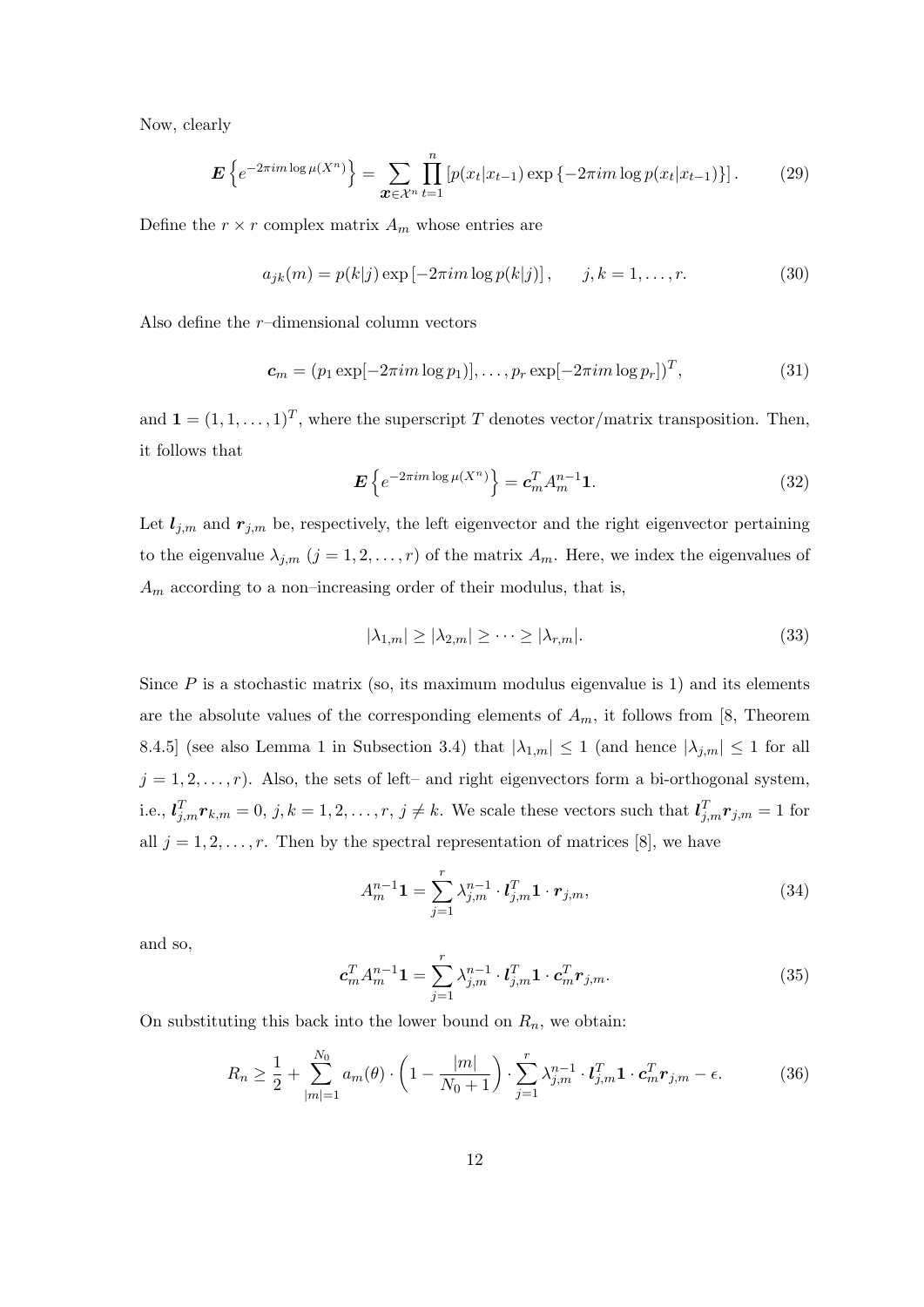In a similar manner, we obtain the following upper bound

$$
R_n = \mathbf{E} \{ \varrho(-\log \mu(X^n)) \}
$$
  
\n
$$
\leq \mathbf{E} \{ \varrho_{\theta}^+ (-\log \mu(X^n)) \}
$$
  
\n
$$
= \mathbf{E} \{ \varrho_{\theta}^- (-\log \mu(X^n)) \} + \mathbf{E} \{ \Delta_{\theta}(-\log \mu(X^n)) \}
$$
  
\n
$$
\leq \frac{1}{2} + \theta + \sum_{|m|=1}^{N_0} [a_m(\theta) + b_m(\theta)] \cdot \left( 1 - \frac{|m|}{N_0 + 1} \right) \mathbf{E} \{ e^{-2\pi i m \log \mu(X^n)} \} + \epsilon
$$
  
\n
$$
= \frac{1}{2} + \theta + \sum_{|m|=1}^{N_0} [a_m(\theta) + b_m(\theta)] \cdot \left( 1 - \frac{|m|}{N_0 + 1} \right) \sum_{j=1}^r \lambda_{j,m}^{n-1} \cdot l_{j,m}^T \mathbf{1} \cdot \mathbf{c}_m^T \mathbf{r}_{j,m}
$$
  
\n
$$
+ \epsilon.
$$
\n(37)

Let us define now

$$
\gamma_n(\epsilon,\theta) \stackrel{\triangle}{=} \sum_{\substack{|m|=1}}^{N_0} [|a_m(\theta)| + |b_m(\theta)|] \cdot \left(1 - \frac{|m|}{N_0 + 1}\right) \sum_{j: |\lambda_{j,m}| < 1} |\lambda_{j,m}|^{n-1} |l_{j,m}^T \mathbf{1} \cdot \mathbf{c}_m^T \mathbf{r}_{j,m}|
$$
\n
$$
+ \epsilon + \theta. \tag{38}
$$

and recall that  $N_0$  depends on  $\epsilon$  and  $\theta$ . Obviously, for every fixed  $\epsilon$  and  $\theta$ , the double sum over m and j, in the expression of  $\gamma_n(\epsilon, \theta)$ , tends to zero as  $n \to \infty$  since all terms contain a factor  $|\lambda_{j,m}|^{n-1}$  and by definition of these terms, only  $|\lambda_{j,m}| < 1$  are included in the summation. This means that if we let  $\epsilon$  and  $\theta$  tend to zero slowly enough with n, thus denoting them by  $\epsilon_n$  and  $\theta_n$ , we have  $\gamma_n(\epsilon_n, \theta_n) \to 0$ . In particular, let us define  $\epsilon_n$  and  $\theta_n$ to be the minimizers<sup>3</sup> of  $\gamma_n(\epsilon, \theta)$ . Then, obviously,  $\gamma_n \triangleq \gamma_n(\epsilon_n, \theta_n) \to 0$  as  $n \to \infty$ . Then, our upper and lower bounds become

$$
R_n \ge \frac{1}{2} + \sum_{|m|=1}^{N_0} a_m(\theta_n) \cdot \left(1 - \frac{|m|}{N_0 + 1}\right) \cdot \sum_{j: |\lambda_{j,m}| = 1} \lambda_{j,m}^{n-1} \cdot l_{j,m}^T \mathbf{1} \cdot \mathbf{c}_m^T \mathbf{r}_{j,m} - \gamma_n,\tag{39}
$$

and

$$
R_n \leq \frac{1}{2} + \sum_{|m|=1}^{N_0} [a_m(\theta_n) + b_m(\theta_n)] \cdot \left(1 - \frac{|m|}{N_0 + 1}\right) \sum_{j: |\lambda_{j,m}| = 1} \lambda_{j,m}^{n-1} \cdot l_{j,m}^T \mathbf{1} \cdot \mathbf{c}_m^T \mathbf{r}_{j,m} + \gamma_n. \tag{40}
$$

## 3.4 Criteria for the Convergent and Oscillatory Modes

Considering the derived lower bound and the upper bound on  $R_n$  (eqs. (39) and (40), it is apparent that the key issue that distinguishes between the convergent mode and the oscillatory mode of  $R_n$ , is to determine under what conditions the modulus of the dominant

<sup>&</sup>lt;sup>3</sup>Note that with this choice,  $\theta_n$  and  $\epsilon_n$  depend only on the parameters of the source  $\mu$ .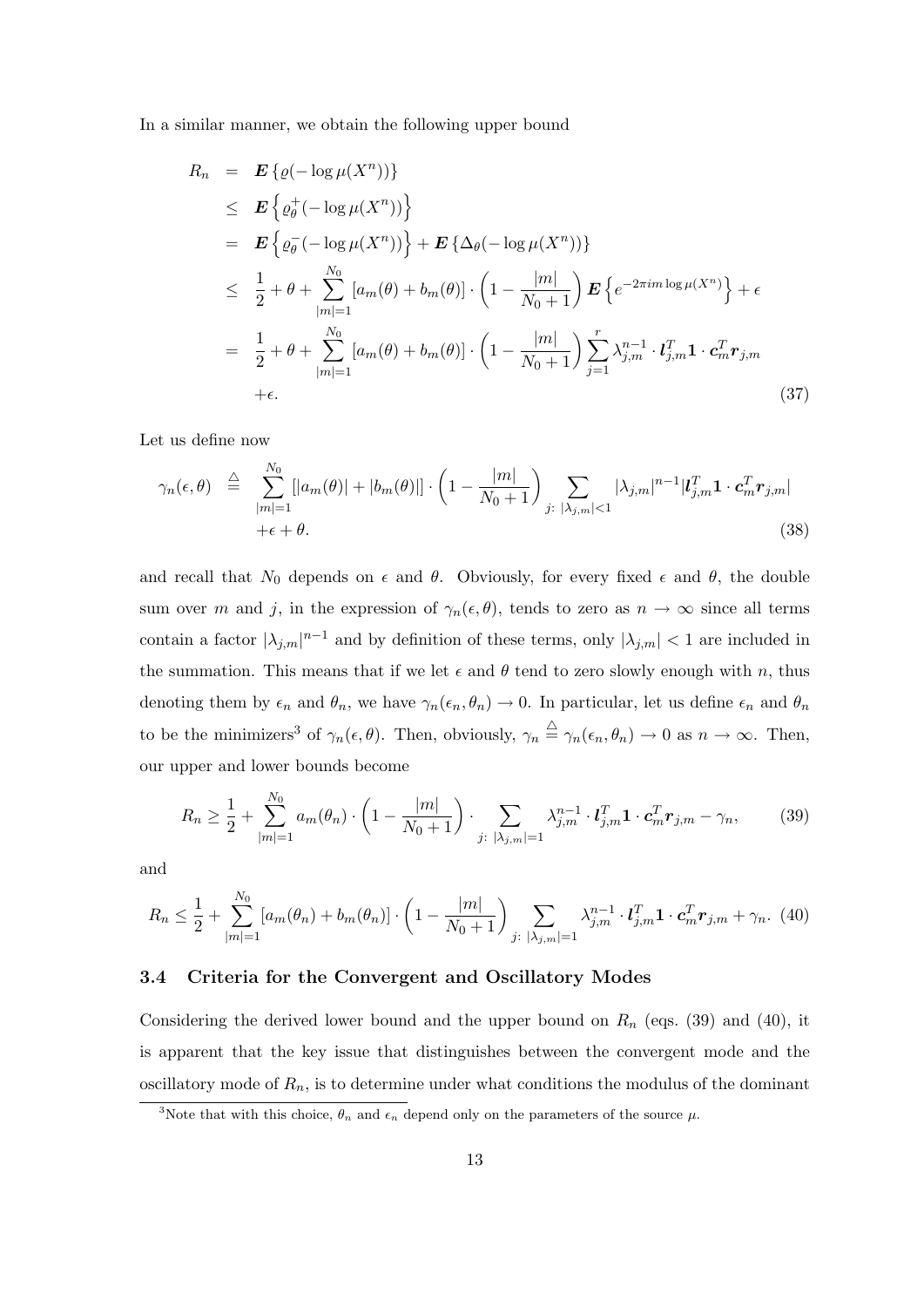eigenvalue,  $\lambda_{1,m}$ , namely, the *spectral radius* of  $A_m$ , denoted  $\rho(A_m)$ , is equal to unity and under what conditions it is strictly less than unity (obviously, it cannot be larger than unity). The former case is the oscillatory mode and the latter case is the convergent one. To this end, the following lemma, that appears in [8] (with minor modifications in its phrasing), and that has already been used in earlier related studies [9], [11], proves useful.

**Lemma 1** [8, Theorem 8.4.5, p. 509] Let  $F = \{f_{kj}\}\$ and  $G = \{g_{kj}\}\$ be two  $r \times r$  matrices. Assume that F is a real, non–negative and irreducible matrix, G is a complex matrix, and  $f_{kj} \ge |g_{kj}|$  for all  $k, j \in \{1, 2, ..., r\}$ . Then,  $\rho(G) \ge \rho(F)$  with equality if and only if there exist real numbers s, and  $w_1, \ldots, w_r$  such that  $G = e^{2\pi i s} DFD^{-1}$ , where  $D =$ diag $\{e^{2\pi i w_1}, \ldots, e^{2\pi i w_r}\}.$ 

The proof of the necessity of the condition  $G = e^{2\pi i s} DFD^{-1}$  appears in [8] (see also [9], [11]). The sufficiency is obvious since the matrix  $DFD^{-1}$  is similar to F and hence has the same set of eigenvalues.

We wish to apply Lemma 1 in order to distinguish between the two aforementioned cases concerning the spectral radius of  $A_m$ . Consider the state transition probability matrix P in the role of F of Lemma 1 (i.e.,  $f_{kj} = p(j|k)$ ) and the matrix  $A_m$  in the role of G. Since P is assumed positive in this part, then it is obviously non–negative and irreducible. Since it is a stochastic matrix, its spectral radius is, of course,  $\rho(P) = 1$ . Also, by definition of  $A_m$ , as the matrix  $\{p(j|k) \cdot \exp[-2\pi im \log p(j|k)]\}$ , it is obvious that the elements of P are the absolute values of the corresponding elements of  $A_m$ , and so, all the conditions of Lemma 1 clearly apply. The lemma then tells us that  $\rho(A_m) = \rho(P) = 1$  if and only if there exist real numbers s and  $w_1, \ldots w_r$  such that:

$$
-m \log p(j|k) = (s + w_k - w_j) \mod 1, \quad j, k = 1, \dots, r,
$$
\n(41)

where  $x = y \mod 1$  means that the fractional parts of x and y are equal, that is,  $\langle x \rangle = \langle y \rangle$ .

To find a vector  $\mathbf{w} = (w_1, \ldots, w_r)$  and a number s with this property (if exist), we take the following approach: Consider first the choice  $k = j$  in (41). This immediately tells us that s, if exists, must be equal to  $-m \log p(j|j)$  (mod 1) for every  $j = 1, \ldots, r$ . In other words, one set of conditions is that  $-m \log p(j|j)$  are all equal (mod 1), or equivalently,

$$
\left\langle m \log \frac{p(j|j)}{p(1|1)} \right\rangle = 0, \qquad j = 2, 3, \dots, r,
$$
\n(42)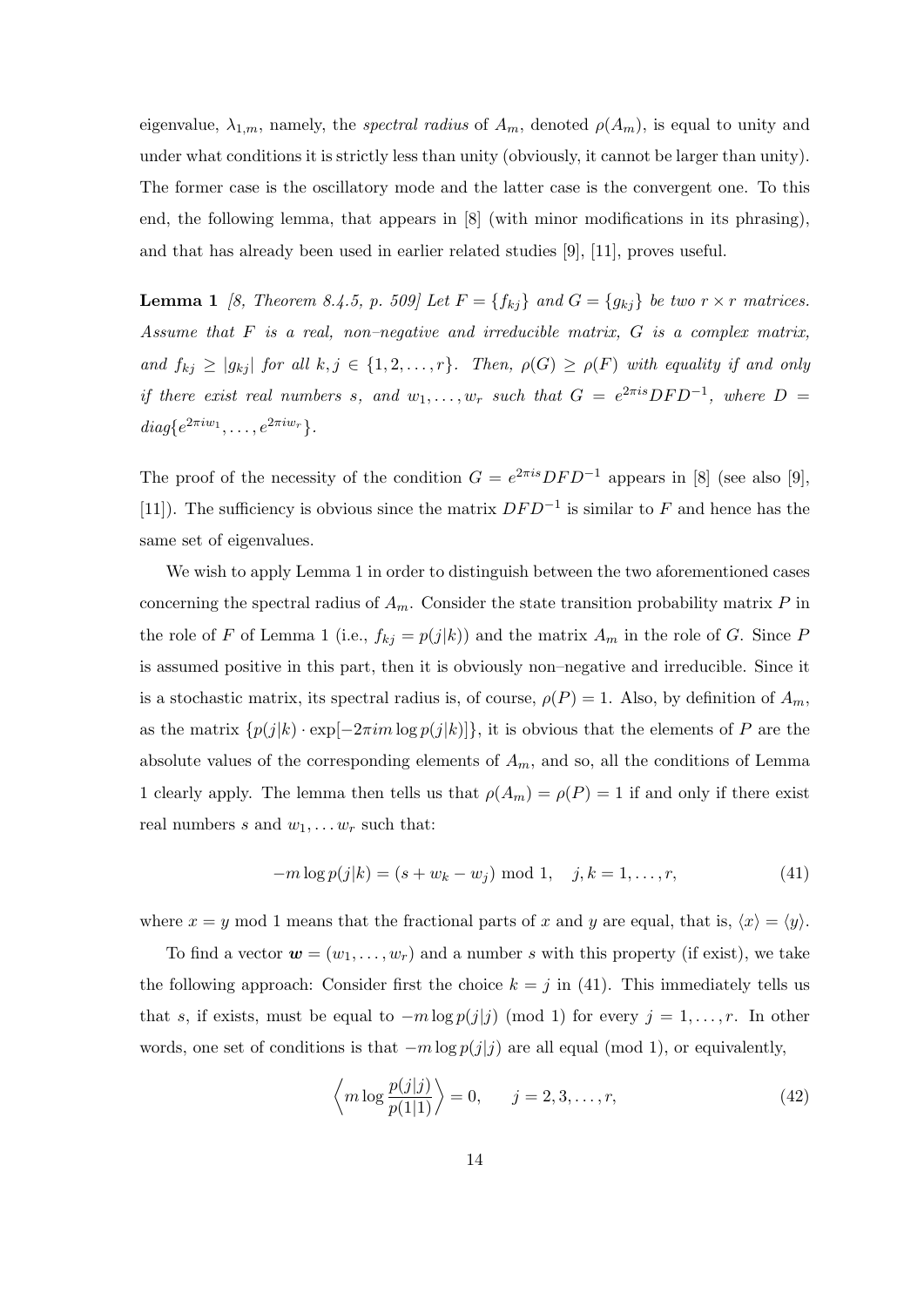and then s is taken to be the common value of all  $\langle -m \log p(j|j)\rangle$ . Thus, eq. (41) becomes

$$
m \log \frac{p(j|j)}{p(j|k)} = (w_k - w_j) \text{ mod } 1, \quad j, k = 1, ..., r,
$$
 (43)

and it remains to find the vector  $w$  if possible. To this end, observe that if w satisfies (43), then for every constant c,  $w + c$  also satisfies (43). Taking  $c = -w_1$ ,<sup>4</sup> it is apparent that if  $(43)$  can hold for some  $w$ , then there is such a vector whose first component vanishes, and then by setting  $k = 1$  in (43), we learn that

$$
w_j = \left\langle m \log \frac{p(j|1)}{p(j|j)} \right\rangle, \qquad j = 1, \dots, r,
$$
\n(44)

is a legitimate choice. Thus, (43) becomes

$$
\left\langle m \log \left[ \frac{p(j|1)p(j|j)}{p(k|1)p(j|k)} \right] \right\rangle = 0 \quad j, k = 1, \dots, r. \tag{45}
$$

Note that by setting  $k = 1$  in (45), we get (42) as a special case, which means that (45), applied to all  $j, k \in \{1, 2, \ldots, r\}$ , are all the necessary and sufficient conditions needed for  $\rho(A_m) = 1$ . Now, a necessary and sufficient condition for eq. (45) to hold for *some* integer m, is that the numbers

$$
\alpha_{jk} = \log \left[ \frac{p(j|1)p(j|j)}{p(k|1)p(j|k)} \right] \tag{46}
$$

would be all rational.

We next prove the asymptotic expressions for  $R_n$ , first, for the case where some  $\{\alpha_{jk}\}$ are irrational, which means that  $\rho(A_m) < 1$  for all  $m \neq 0$  (convergent mode), and then for the case where all  $\{\alpha_{jk}\}\$ are rational, which means that there are non–zero values of m for which  $\rho(A_m) = 1$  (oscillatory mode).

## 3.5 Bounds on  $R_n$  in the Convergent and Oscillatory Modes

When some  $\alpha_{jk}$  are irrational, then for all  $m \neq 0$  and  $j \in \{1, 2, \ldots, r\}$ , we have  $|\lambda_{j,m}| <$ 1, and so, the second terms (i.e., the sums over  $m$ ) in eqs. (39) and (40) do not exist. Consequently, we immediately get  $R_n \geq \frac{1}{2} - \gamma_n$  and  $R_n \leq \frac{1}{2} + \gamma_n$ , namely,  $R_n = \frac{1}{2} + o(1)$ .

Consider now the case where all  $\{\alpha_{jk}\}\$ are rational, and so, there exist  $m \neq 0$  with  $\rho(A_m) = 1$ . Our first step is to establish the fact that if M is the smallest positive integer m that satisfies (45), then any other non–zero integer m satisfies this property if and only if it is an integral multiple of M. The fact that integer multiples of  $M$  satisfy (45) is obvious

<sup>&</sup>lt;sup>4</sup>The choice of the first component of  $w$  is arbitrary.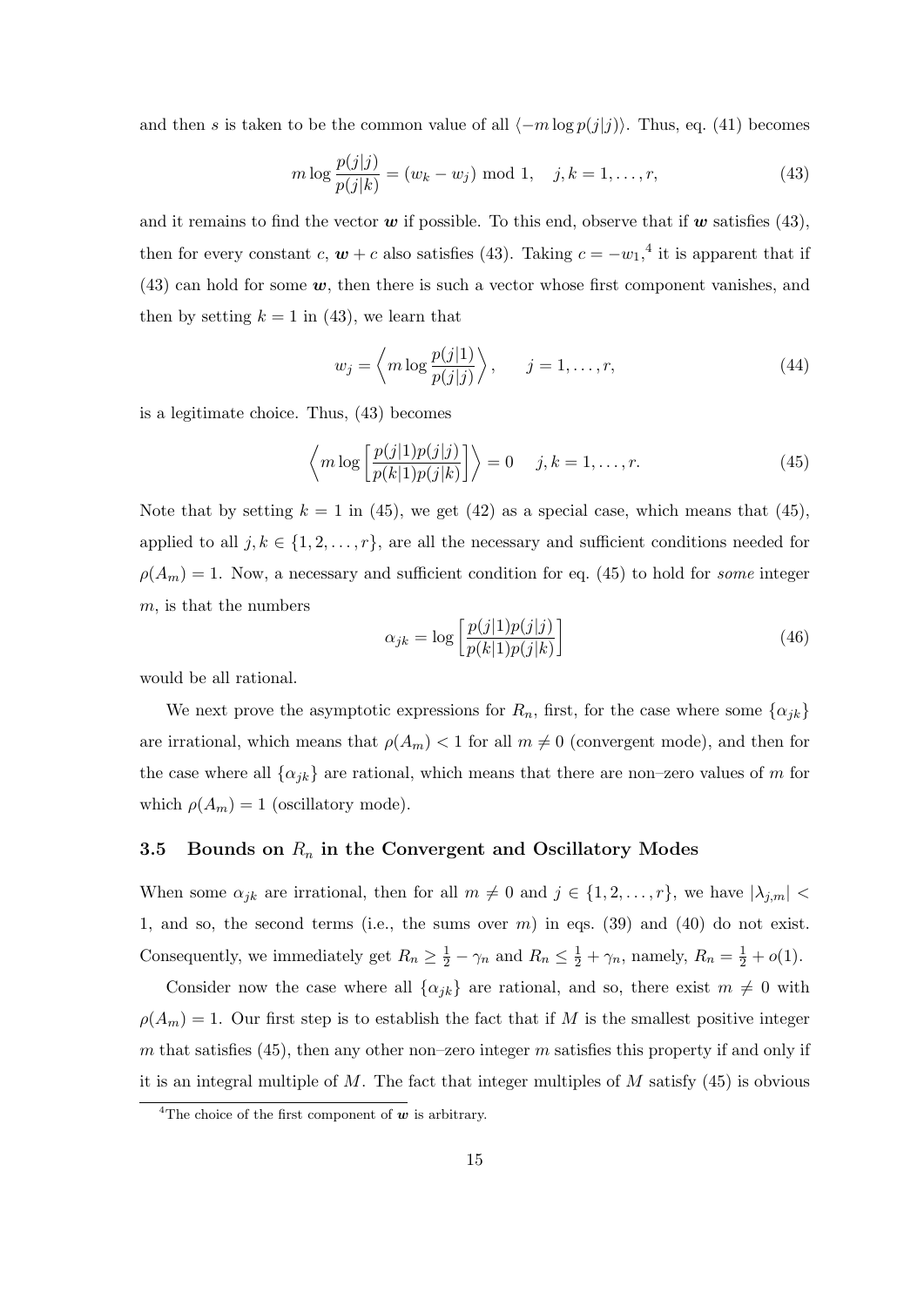since  $\langle k \cdot M\alpha_{jk}\rangle = \langle k \cdot \langle M\alpha_{jk}\rangle \rangle = \langle k \cdot 0\rangle = 0$ . To see why the converse is true as well, let  $M'$  be another integer satisfying (45). If  $M'$  is not an integer multiple of  $M$ , it must be larger than  $M$  since  $M$  was defined as the smallest integer satisfying (45). Now, if  $M$ and M' both satisfy (45), then so does  $M'' = M' - \lfloor M'/M \rfloor \cdot M$ , but  $M''$  must be strictly smaller than  $M$ , which is a contradiction.

This means that for  $m = \ell M$ ,  $\ell = \pm 1, \pm 2, \ldots$ , and only for these integers,  $A_m$  has a modulus 1 eigenvalue

$$
\lambda_{1,\ell M} = \exp\left[2\pi i \left\langle -\ell M \log p(1|1)\right\rangle\right] = \exp\left[-2\pi i \ell M \log p(1|1)\right] \tag{47}
$$

and the corresponding vector w is  $\ell$  times (mod 1) the vector w associated with  $m =$ M. By the Perron–Frobenius theorem [8], all other eigenvalues have modulus strictly less than 1, and they will contribute exponentially small terms to  $R_n$ . Since  $\lambda_{1,\ell,M}^{-1}A_{\ell,M}$ is similar to P, under the transformation matrix  $D = \text{diag}\{e^{2\pi i w_1}, \dots, e^{2\pi i w_r}\}, w_j =$  $\langle \ell M \log[p(j|1)/p(j|j)] \rangle$ ,  $j = 1, 2, ..., r$  (see Lemma 1), then by (44), the right- and left eigenvectors associated with  $\lambda_{1,\ell M}$  are, respectively,

$$
\boldsymbol{r}_{1,\ell M} = D \cdot \mathbf{1} = \left( 1, e^{2\pi i \ell M \log[p(2|1)/p(2|2)]}, \dots, e^{2\pi i \ell M \log[p(r|1)/p(r|r)]} \right)^T, \tag{48}
$$

and

$$
\boldsymbol{l}_{1,\ell M} = (\pi_1, \dots, \pi_k) \cdot D^{-1} = \left( \pi_1, \pi_2 e^{-2\pi i \ell M \log[p(2|1)/p(2|2)]}, \dots, \pi_r e^{-2\pi i \ell M \log[p(r|1)/p(r|r)]} \right).
$$
\n(49)

Thus, the dominant term in  $c_{\ell M}^T A_{\ell M}^{n-1} \mathbf{1}$  becomes:

$$
\lambda_{1,\ell M}^{n-1} \cdot \mathbf{l}_{1,\ell M}^T \mathbf{1} \cdot \mathbf{c}_{\ell M}^T \mathbf{r}_{1,\ell M} = \sum_{j,k} p_j \pi_k e^{2\pi i \ell \zeta_{jk}(n)},\tag{50}
$$

where  $\zeta_{jk}(n)$  is defined as in Theorem 1. Combining this relation with eq. (39),  $R_n$  is further lower bounded as follows:

$$
R_n \geq \frac{1}{2} + \sum_{|\ell|=1}^{\lfloor N_0/M \rfloor} a_{\ell M}(\theta_n) \cdot \left(1 - \frac{|\ell M|}{N_0 + 1}\right) \cdot \sum_{j,k} p_j \pi_k e^{2\pi i \ell \zeta_{jk}(n)} - \gamma_n
$$
  

$$
= \frac{1}{2} + \frac{1}{M} \sum_{|\ell|=1}^{\lfloor N_0/M \rfloor} a_{\ell}(M\theta_n) \cdot \left(1 - \frac{|\ell M|}{N_0 + 1}\right) \cdot \sum_{j,k} p_j \pi_k e^{2\pi i \ell \zeta_{jk}(n)} - \gamma_n
$$
  

$$
= \frac{1}{2} + \frac{1}{M} \sum_{|\ell|=1}^{\lfloor N_0/M \rfloor} a_{\ell}(M\theta_n) \cdot \left(1 - \frac{|\ell|}{\lfloor N_0/M \rfloor + 1}\right) \cdot \sum_{j,k} p_j \pi_k e^{2\pi i \ell \zeta_{jk}(n)} -
$$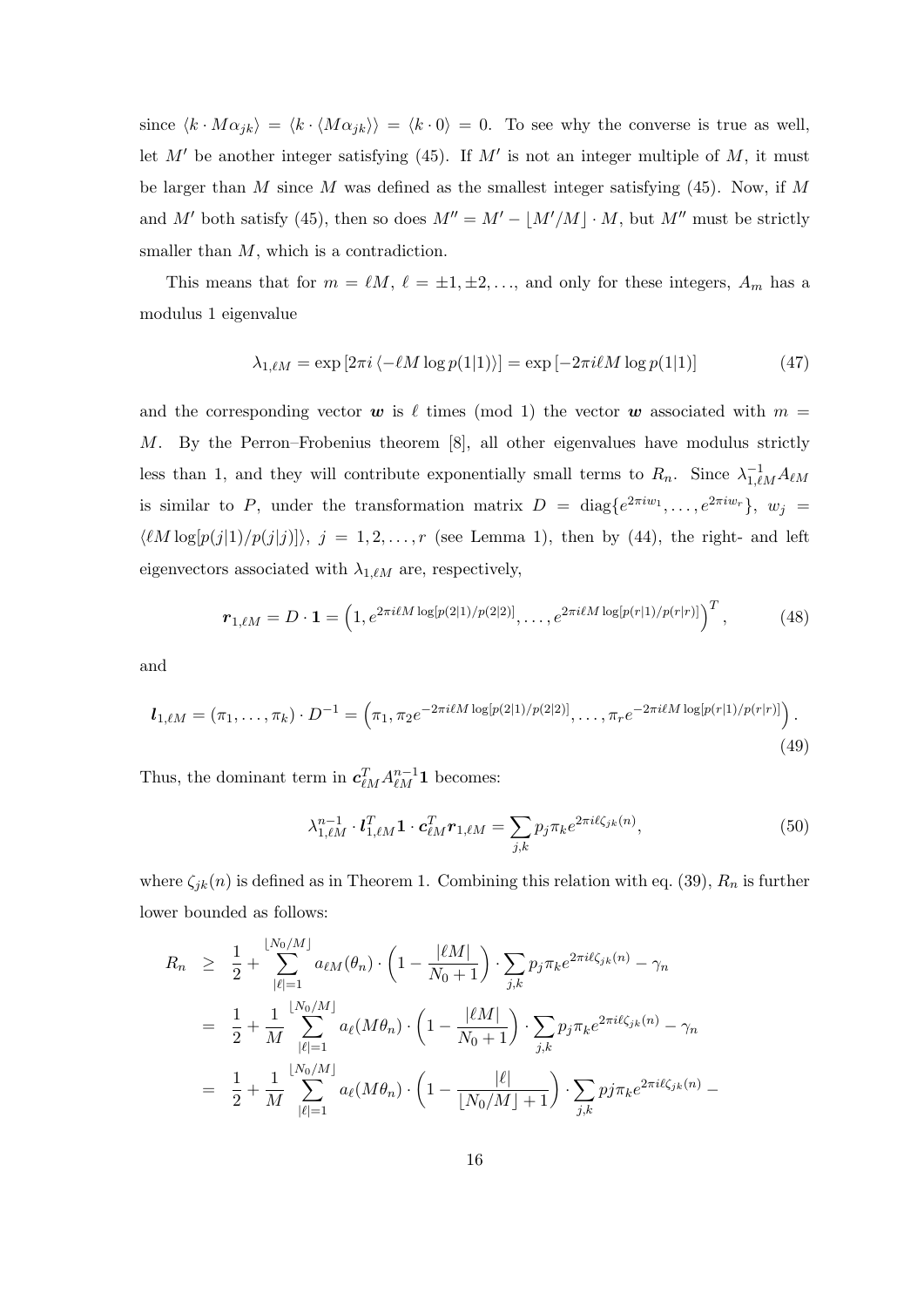$$
\frac{1}{M} \sum_{|\ell|=1}^{[N_0/M]} a_{\ell}(M\theta_n) \cdot \left[ \frac{|\ell|}{(N_0+1)/M} - \frac{|\ell|}{[N_0/M]+1} \right] \cdot \sum_{j,k} p_j \pi_k e^{2\pi i \ell \zeta_{jk}(n)} - \gamma_n
$$
\n
$$
\geq \frac{1}{2} + \frac{1}{M} \sum_{j,k} p_j \pi_k \left\{ \varrho_{M\theta_n}^{-}[\zeta_{jk}(n)] - \frac{1}{2} - \eta_n \right\} -
$$
\n
$$
\frac{1}{M} \sum_{|\ell|=1}^{[N_0/M]} a_{\ell}(M\theta_n) \cdot \left[ \frac{|\ell|}{(N_0+1)/M} - \frac{|\ell|}{[N_0/M]+1} \right] \cdot \sum_{j,k} p_j \pi_k e^{2\pi i \ell \zeta_{jk}(n)} - \gamma_n
$$
\n
$$
\geq \frac{1}{2} \left( 1 - \frac{1}{M} \right) + \frac{1}{M} \sum_{j,k} p_j \pi_k \varrho[\zeta_{jk}(n)] - \frac{1}{M} \sum_{j,k} p_j \pi_k \Delta_{M\theta_n} [\zeta_{jk}(n)] -
$$
\n
$$
\frac{1}{M} \sum_{j,k} p_j \pi_k \sum_{|\ell|=1}^{[N_0/M]} a_{\ell}(M\theta_n) \cdot \left[ \frac{|\ell|}{(N_0+1)/M} - \frac{|\ell|}{[N_0/M]+1} \right] \cdot e^{2\pi i \ell \zeta_{jk}(n)} -
$$
\n
$$
\gamma_n - \frac{\eta_n}{M}, \tag{51}
$$

where  $\eta_n$  is defined as the maximum approximation error of the function  $\varrho$ <sup>7</sup>  $\bar{M}\theta_n$  using  $\lfloor N_0(\epsilon_n, \theta_n)/M \rfloor$  terms of the Fejér series. We wish to show now that  $\eta_n \to 0$  as  $n \to \infty$ . Let us assume that  $\epsilon_n$  and  $\theta_n$  are small enough to make  $N_0 = N_0(\epsilon_n, \theta_n)$  not smaller than  $2M$ , and so,  $\lfloor N_0/M \rfloor \ge N_0/M - 1 \ge N_0/2M$ . Then, using eq. (26),

$$
\eta_n \leq \epsilon_0 \left[ \frac{N_0(\epsilon_n, \theta_n)}{2M}, M\theta_n \right]
$$
  
\n
$$
= \inf_{0 < \delta < 1/2} \left[ \frac{\delta}{M\theta_n} + \frac{2M}{N_0(\epsilon_n, \theta_n) \sin^2(\pi \delta)} \right]
$$
  
\n
$$
< \inf_{0 < \delta < 1/2} \left[ \frac{2M\delta}{\theta_n} + \frac{2M}{N_0(\epsilon_n, \theta_n) \sin^2(\pi \delta)} \right]
$$
  
\n
$$
= 2M \cdot \epsilon_0 [N_0(\epsilon_n, \theta_n), \theta_n]
$$
  
\n
$$
\leq 2M\epsilon_n \to 0,
$$
 (52)

where the last inequality follows from eq. (27). Thus,  $\eta_n/M$  in the last line of (51), is upper bounded by  $2\epsilon_n$ . The first two terms in the last expression of (51) form  $\Omega_n$ , as defined in Theorem 1. Now, for the absolute value of the fourth term, it is first observed that upon a standard algebraic manipulation under the assumption  $N_0 \geq 2M$ , we have

$$
\left| \frac{1}{(N_0+1)/M} - \frac{1}{\lfloor N_0/M \rfloor + 1} \right| = \frac{M|\langle N_0/M \rangle + 1/M - 1|}{(N_0+1)(\lfloor N_0/M \rfloor + 1)} \le \frac{2M^2}{N_0^2}.
$$
\n(53)

Thus, the fourth term of (51) is upper bounded by the weighted sum (with weights  $p_j \pi_k$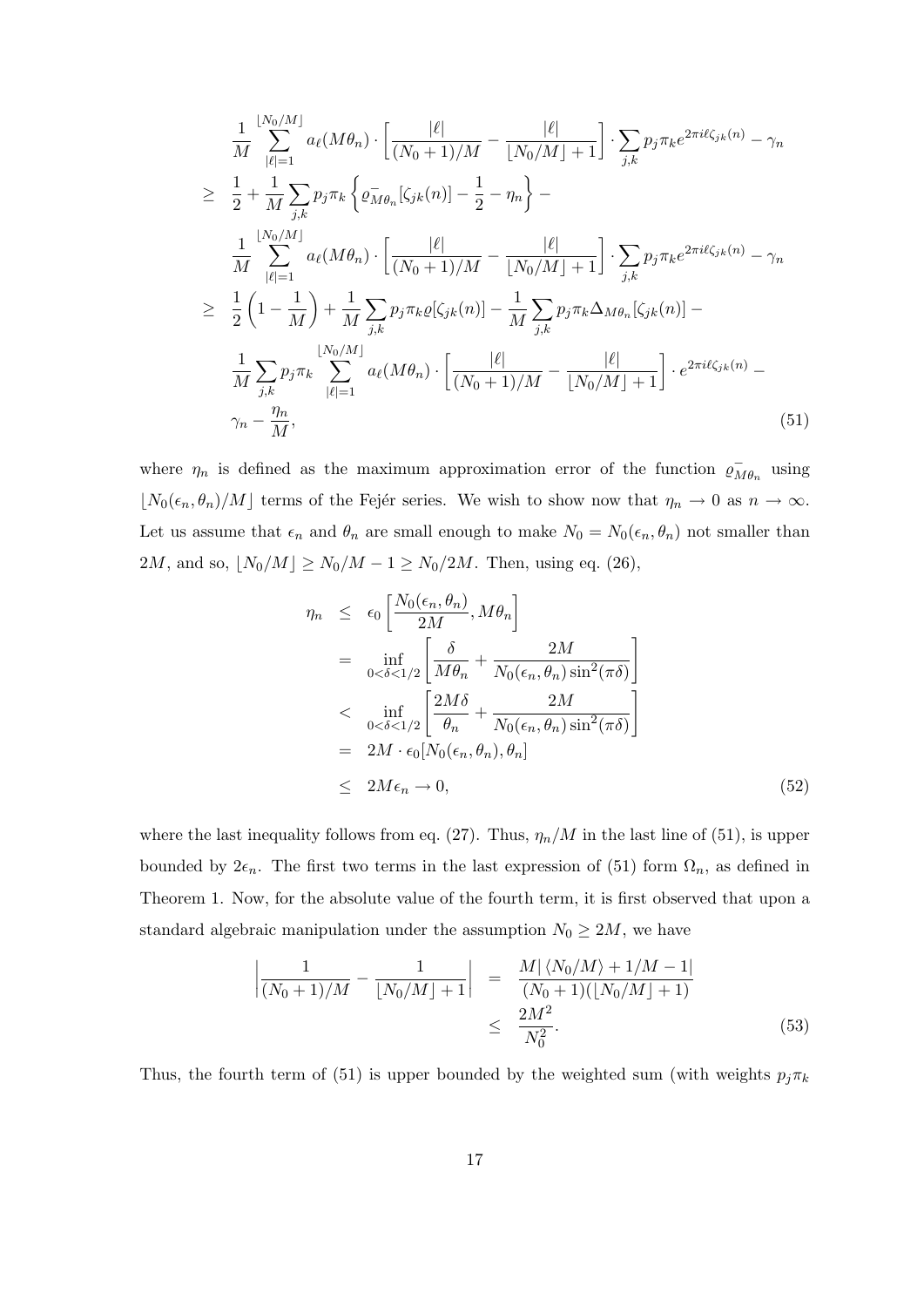for each pair  $(j, k)$  of terms, that are bounded as follows:

$$
\left| \frac{1}{M} \sum_{|\ell|=1}^{N_0/M} a_{\ell}(M\theta_n) \cdot \left[ \frac{|\ell|}{(N_0+1)/M} - \frac{|\ell|}{N_0/M+1} \right] \cdot e^{2\pi i \ell \zeta_{jk}(n)} \right|
$$
\n
$$
\leq \frac{4M^2}{N_0^2} \sum_{\ell=1}^{\lfloor N_0/M \rfloor} \ell \cdot |a_{\ell}(M\theta_n)|
$$
\n
$$
= \frac{2M}{\pi N_0^2} \sum_{\ell=1}^{\lfloor N_0/M \rfloor} \frac{|1 - e^{-2\pi i \ell M \theta_n}|}{2\pi \ell M \theta_n}
$$
\n
$$
= \frac{2M}{\pi N_0^2} \sum_{\ell=1}^{\lfloor N_0/M \rfloor} \sqrt{\frac{2[1 - \cos(2\pi \ell M \theta_n)]}{(2\pi \ell M \theta_n)^2}}.
$$
\n(54)

To bound the summand of the last expression, consider the following: For every positive  $t$ , clearly,  $\sin t \leq t$ , and so, for every  $\alpha > 0$ ,

$$
1 - \cos \alpha = \int_0^\alpha \sin t dt \le \int_0^\alpha t dt = \frac{\alpha^2}{2},\tag{55}
$$

which for  $\alpha = 2\pi \ell M \theta_n$ , implies that the summand is bounded by 1, and hence the expression in the last chain of inequalities is further upper bounded by  $\delta_n \stackrel{\triangle}{=} 2/(\pi N_0)$ . Since  $N_0 =$  $N_0(\epsilon_n, \theta_n) \to \infty$ , then  $\delta_n \to 0$ , and we have

$$
R_n \geq \frac{1}{2} \left( 1 - \frac{1}{M} \right) + \frac{1}{M} \sum_{j,k} p_j \pi_k \varrho[\zeta_{jk}(n)] - \frac{1}{M} \sum_{j,k} p_j \pi_k \Delta_{M\theta_n}[\zeta_{jk}(n)] - \gamma_n - 2\epsilon_n - \delta_n
$$
  
\n
$$
\geq \frac{1}{2} \left( 1 - \frac{1}{M} \right) + \frac{1}{M} \sum_{j,k} p_j \pi_k \varrho[\zeta_{jk}(n)] -
$$
  
\n
$$
\frac{1}{M} \sum_{j,k} p_j \pi_k \mathcal{I} \{ \varrho[\zeta_{jk}(n)] \notin (M\theta_n, 1 - M\theta_n) \} - \gamma_n - 2\epsilon_n - \delta_n,
$$
 (56)

and so, the lower bound of Theorem 1 is obtained with  $\xi_n \stackrel{\triangle}{=} M\theta_n$ . In the very same manner, the upper bound on  $R_n$  is given by

$$
R_n \leq \frac{1}{2} \left( 1 - \frac{1}{M} \right) + \frac{1}{M} \sum_{j,k} p_j \pi_k \varrho_{M\theta_n} \left[ \zeta_{jk}(n) \right] +
$$
  

$$
\frac{1}{M} \sum_{j,k} p_j \pi_k \Delta_{M\theta_n} \left[ \zeta_{jk}(n) \right] + \gamma_n + 2\epsilon_n + \delta_n
$$
  

$$
\leq \frac{1}{2} \left( 1 - \frac{1}{M} \right) + \frac{1}{M} \sum_{j,k} p_j \pi_k \varrho \left[ \zeta_{jk}(n) \right] +
$$
  

$$
\frac{1}{M} \sum_{j,k} p_j \pi_k \mathcal{I} \left\{ \varrho \left[ \zeta_{jk}(n) \right] \notin \left( \xi_n, 1 - \xi_n \right) \right\} + \gamma_n + 2\epsilon_n + \delta_n,
$$
 (58)

which is the upper bound of Theorem 1. Here, one has to bound also an expression similar to (54), but with  $a_{\ell}(M\theta_n)$  being replaced by  $b_{\ell}(M\theta_n)$ , and the bounding technique is similar. This completes the proof of Theorem 1.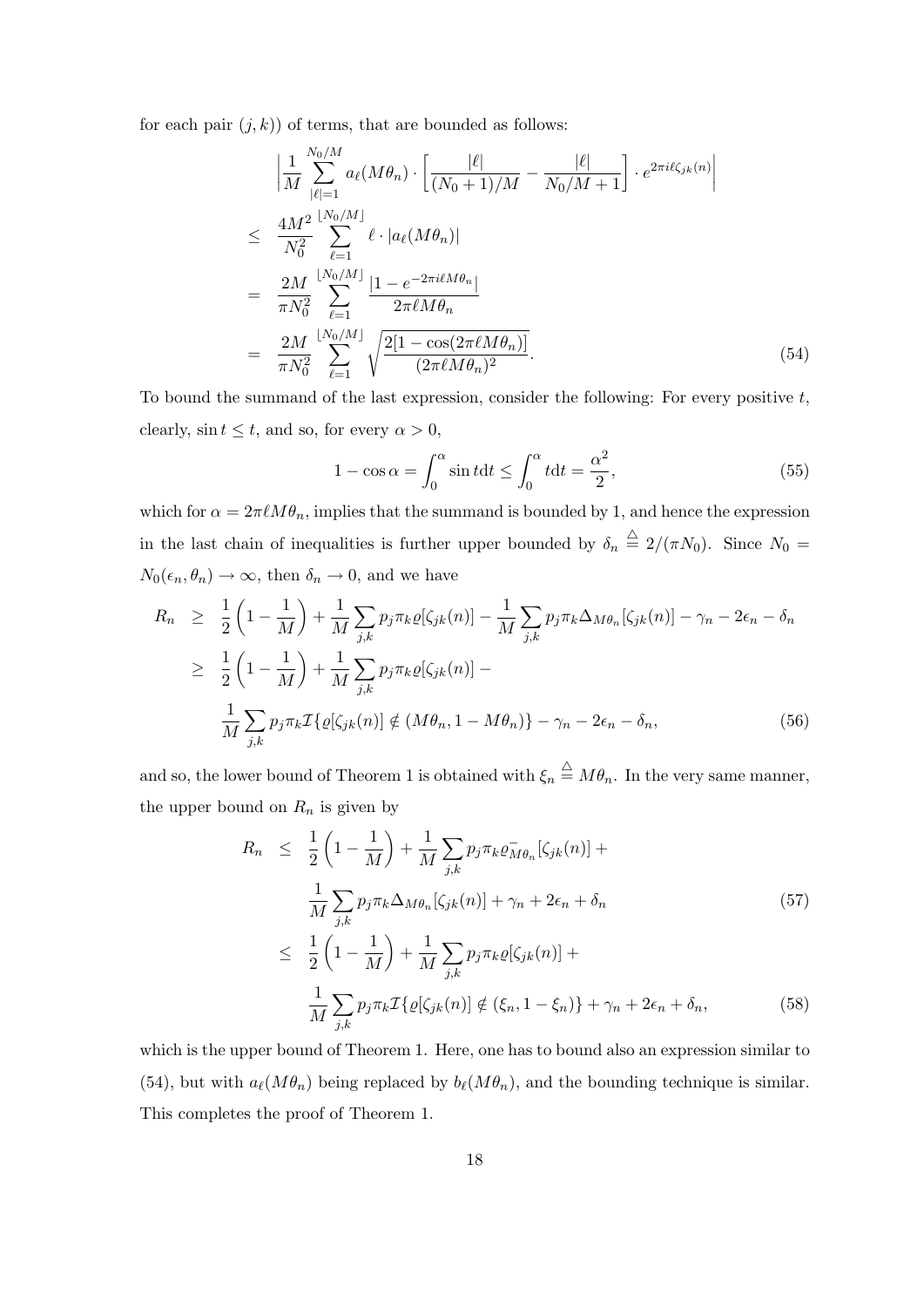# 4 Extensions

We now discuss some extensions of Theorem 1. In particular, we drop the assumption that all transition probabilities must be strictly positive and first assume that  $P$  corresponds to an irreducible aperiodic Markov source. Then we drop the aperiodicity constraint.

## 4.1 Irreducible Aperiodic Markov Sources

When some of the entries of the matrix  $P$  vanish, then obviously, Theorem 1 cannot be used as is since the corresponding parameters  $\alpha_{jk}$  are no longer well defined. Lemma 1, which stands at the heart of the proof of Theorem 1, can still be used as long as  $P$  is irreducible. but more caution should be exercised. The key issue is still to determine whether there exist parameters s and  $w$  (and to find them if exist) that satisfy

$$
-m\log p(j|k) = (s + w_k - w_j) \mod 1,
$$
\n(59)

but now these equations are imposed only for the pairs  $(j, k)$  for which  $p(j|k) > 0$  (as for the other pairs  $a_{jk}(m) = p(j|k) = 0$  satisfy the conditions of Lemma 1 automatically anyway). The approach taken in the solution for s and  $w$ , that was derived in the first part of Section 3, can still be applied, with some minor modifications, as long as at least some particular subsets of the entries of  $P$  are still positive.

For example, if one or more diagonal element of P is positive, and for all positive  $p(j|j)$ , the numbers  $\langle -m \log p(j|j)\rangle$  are equal, then s can still be taken to be the common value of all these numbers. If, in addition, at least one row of  $P$  is strictly positive, say, row number l, then  $w_j$  can be taken to be  $\langle m \log[p(l|l)/p(j|l)]\rangle$ , and then the rationality condition of Theorem 1 is replaced by the condition that

$$
\alpha'_{jk} = \log \left[ \frac{p(j|l)p(l|l)}{p(k|l)p(j|k)} \right] \tag{60}
$$

must be rational for all  $(j, k)$  with  $p(j|k) > 0$ . The bounds on  $R_n$  in the oscillatory mode would be exactly as in Theorem 1, but with the above assignments of s and  $w$ .

For a general non-negative matrix  $P$ , however, it may not be a trivial task to determine whether equations (59) have a solution, and if so, what this solution is. In fact, it may be simpler and more explicit to check directly if  $A_m$  has an eigenvalue on the unit circle (which thereby dictates s) and then to find  $w$  using Lemma 1. This would lead to the following generalized version of Theorem 1.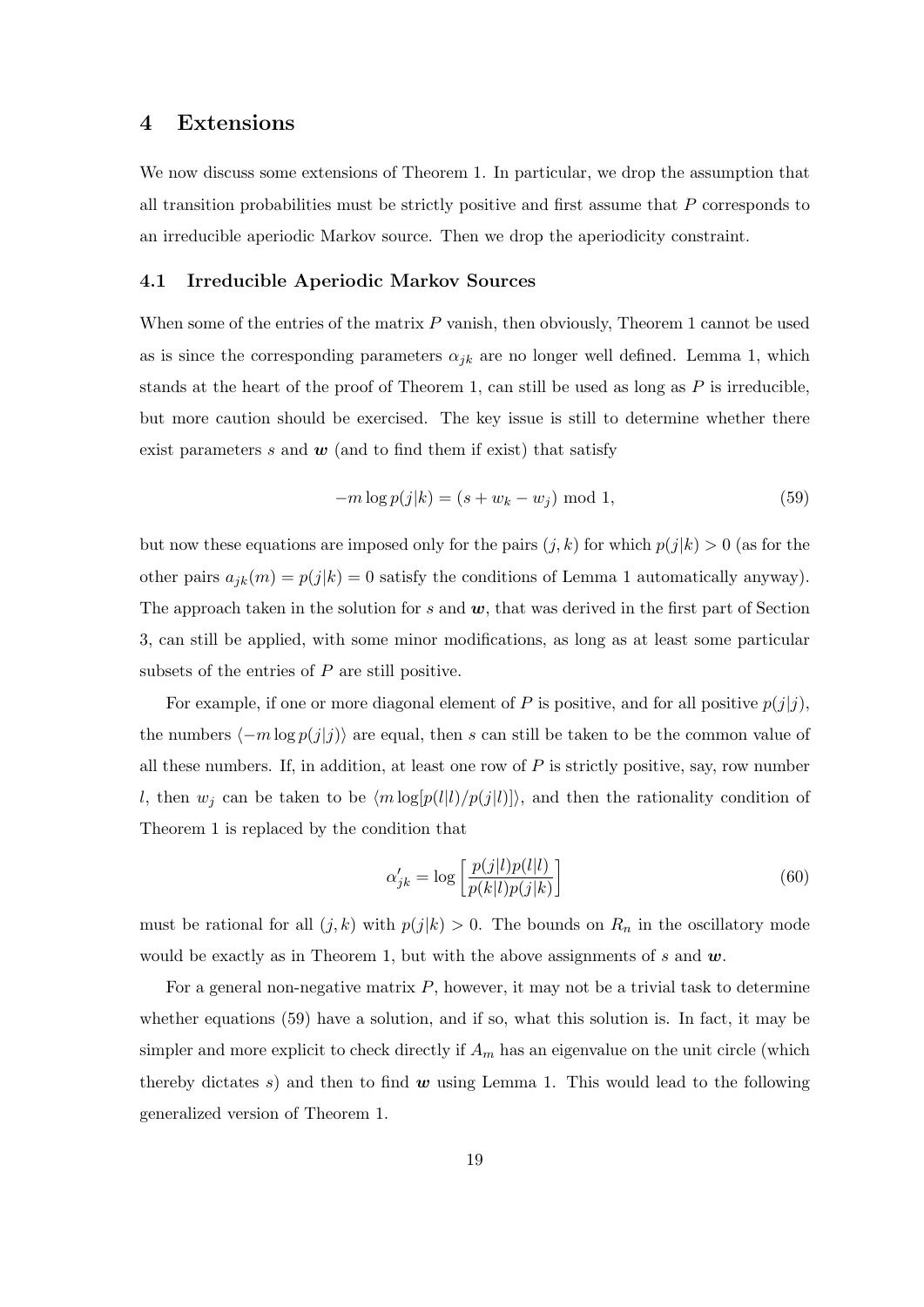Theorem 2 Consider the Shannon code of block length n for an irreducible aperiodic Markov source. Let M be defined as the smallest positive integer m such that

$$
\rho(A_m) \equiv |\lambda_{1,m}| = 1 \tag{61}
$$

and as  $M = \infty$  if (61) does not hold for any positive integer m. Then,  $R_n$  is characterized as follows:

(a) If  $M = \infty$ , then

$$
R_n = \frac{1}{2} + o(1). \tag{62}
$$

(b) If  $M < \infty$ , then the bounds of Theorem 1, part (b), hold with  $\zeta_{jk}(n)$  being redefined according to

$$
\zeta_{jk}(n) = M[(n-1)s + w_j - w_k - \log p_j],\tag{63}
$$

where

$$
s = \frac{\arg\{\lambda_{1,M}\}}{2\pi} \tag{64}
$$

and

$$
w_j = \frac{\arg\{x_j\}}{2\pi}, \quad j = 1, 2, \dots, r,
$$
\n(65)

 $x_j$  being the j-th component of the right eigenvector x of  $A_M$ , which is associated with the dominant eigenvalue  $\lambda_{1,M}$ .

The proof of Theorem 2 is very similar to that of Theorem 1, and hence we will not provide it here. In a nutshell, we observe that the Perron–Frobenius Theorem and Lemma 1 are still applicable. Then, we use the necessity of the condition  $A_m = e^{2\pi i s} DPD^{-1}$  and the fact that once this condition holds, the vector  $\mathbf{x} = D \cdot \mathbf{1} = (e^{2\pi i w_1}, \dots, e^{2\pi i w_r})^T$  is the right eigenvector associated with the dominant eigenvalue  $\lambda_{1,m} = e^{2\pi i s}$ .

Unfortunately, Theorem 2 does not suggest a practical way to find  $M$ . One must start with  $m = 1$ , check if  $\rho(A_1) = 1$ ; if not – increment m to 2, check  $\rho(A_2)$ , and so on. In the event that  $M = \infty$ , we do not have a stopping rule and we may keep incrementing m indefinitely. An interesting point to note, however, is that the oscillatory expression goes to  $1/2$  when M grows without bound. This means that given the block length n, it is sufficient to stop incrementing m at some  $m(n)$ , where  $m(n)$  is an arbitrary function that grows (and no matter how slowly) with n. This is because the oscillatory expression will then be  $1/2 + o(n)$  anyway, just like the convergent expression, so the distinction between the two modes looses its meaning.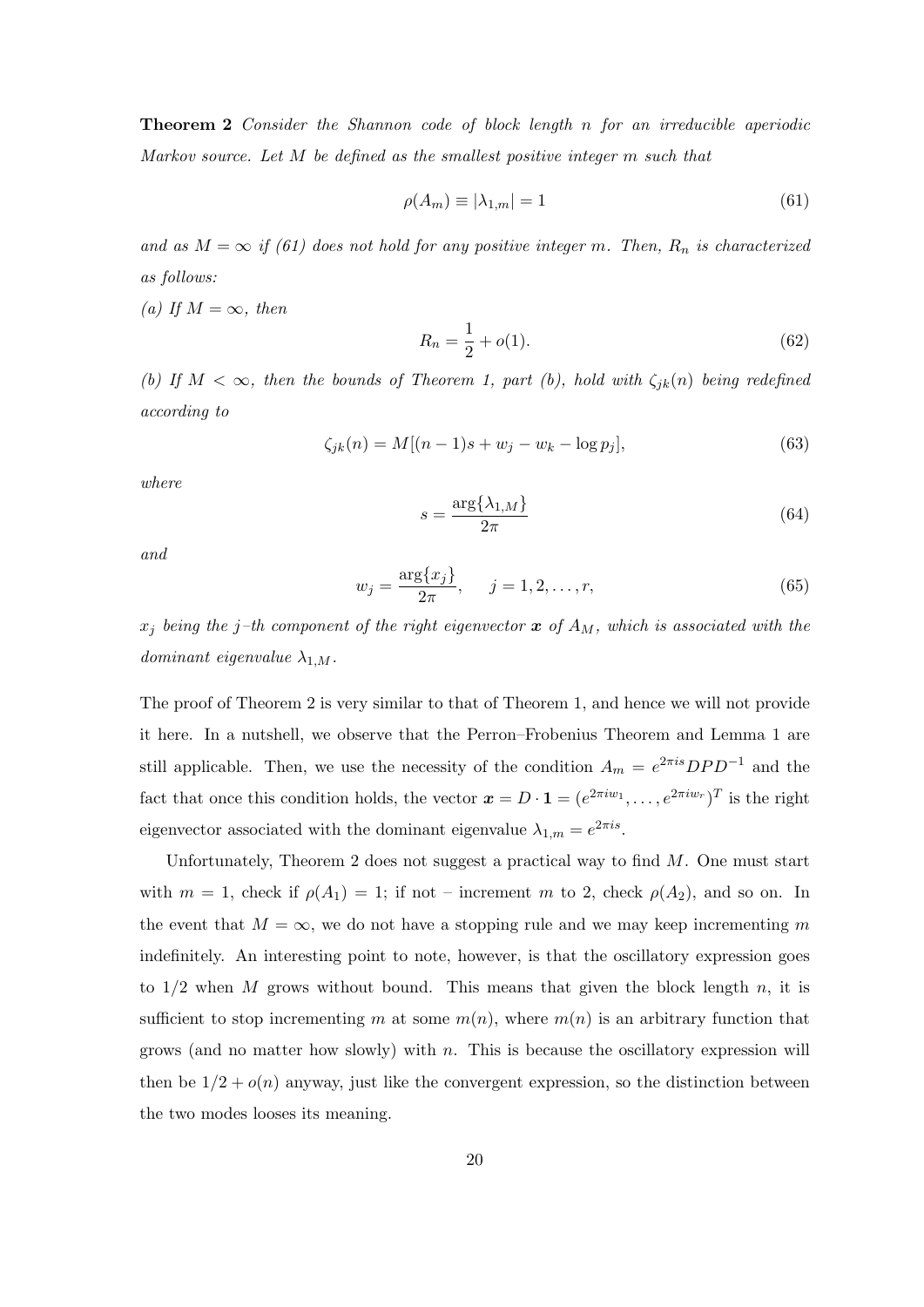Finally, it is instructive to demonstrate an example of a *reducible* Markov source, for which Theorems 1 and 2 do not hold, and see that even in a simple situation  $(r = 2)$ , once the irreducibility assumption is dropped, the two–mode behavior, predicted by Theorems 1 and 2, disappears. Thus, the point in Example 2 below is that the irreducibility assumption is not imposed just for technical convenience. It is actually essential for Theorems 1 and 2 to hold.

**Example 2.** Reducible Markov source. Consider the case  $r = 2$ , where  $p(1|2) = 0$  and  $\alpha \stackrel{\triangle}{=} p(2|1) \in (0,1)$ , i.e.,

$$
P = \left(\begin{array}{cc} 1 - \alpha & \alpha \\ 0 & 1 \end{array}\right). \tag{66}
$$

Assume also that  $p_1 = 1$  and  $p_2 = 0$ . Since this is a reducible Markov source (once in state 2, there is no way back to state 1), we cannot use Theorems 1 and 2, but we can still find an asymptotic expression of the redundancy in a direct manner: Note that the chain starts at state '1' and remains there for a random duration, which is a geometrically distributed random variable with parameter  $(1 - \alpha)$ . Thus, the probability of k 1's (followed by  $n - k$ 2's) is about  $(1 - \alpha)^k \cdot \alpha$  (for large n) and so the argument of the function  $\varrho(\cdot)$  should be the negative logarithm of this probability. Taking the expectation w.r.t. the randomness of k, we readily have

$$
R_n = \sum_{k=0}^{\infty} \alpha (1 - \alpha)^k \varrho [-\log \alpha - k \log(1 - \alpha)] + o(1).
$$
 (67)

We see then that there is no oscillatory mode in this case, as  $R_n$  always tends to a constant that depends on  $\alpha$ , in contrast to the convergent mode of Theorems 1 and 2, where the limit is always 1/2, independently of the source statistics. To summarize, it is observed that the behavior here is very different from that of the irreducible case, characterized by Theorems 1 and 2.

#### 4.2 Irreducible Periodic Markov Sources

Consider now an irreducible periodic Markov source. The Perron-Frobenius theorem and Lemma 1 still hold  $[8]$ . However, the matrix P now has d eigenvalues on the unit circle, namely, all the  $d$ -th roots of unity [8], where  $d$  is the period, i.e.,

$$
\lambda_t' = e^{2\pi i t/d}, \quad t = 0, 1, \dots, d - 1. \tag{68}
$$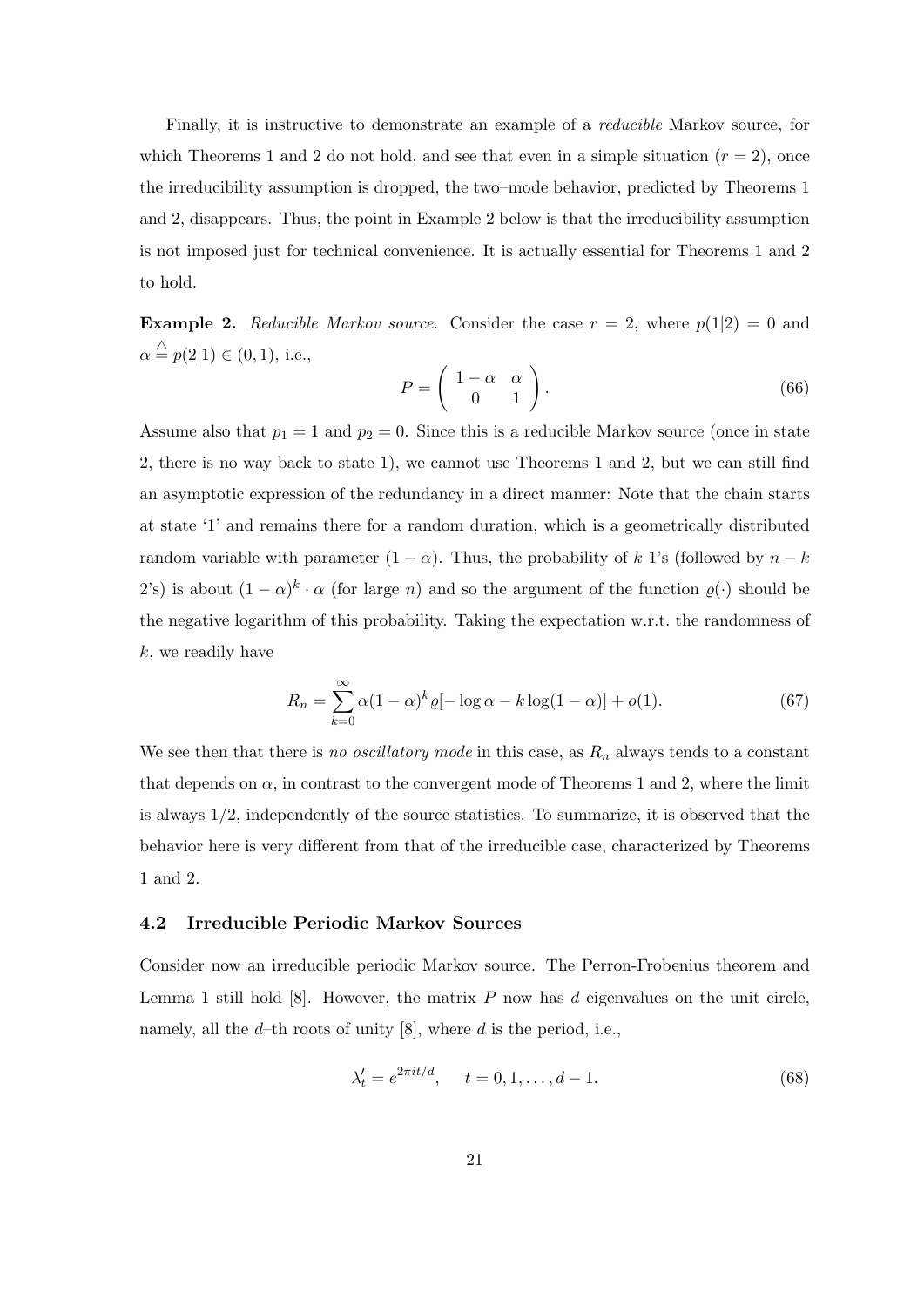Let  $r_t$  and  $l_t$  be the right- and the left eigenvectors of P that are associated with  $\lambda'_t$ . The analysis is similar as in the aperiodic case, except that we now have d oscillatory terms, one for each eigenvalue on the unit circle. Indeed, suppose that for some  $m$ , the matrix  $A_m$  has a modulus–1 eigenvalue  $\lambda = e^{2\pi i s}$ . Then, of course,

$$
A'_m \stackrel{\triangle}{=} e^{-2\pi i s} A_m \tag{69}
$$

has eigenvalue 1. By definition, the entries of  $P$  are still the absolute values of the corresponding entries of  $A'_m$ , as in Lemma 1. Thus, by this lemma,  $A'_m$  is similar to P, and so it has the same eigenvalues as P. Among them, the d–th roots of unity  $\lambda'_t$ ,  $t = 0, 1, \ldots, d - 1$ are eigenvalues of  $A'_m$ . Therefore,  $A_m$  has the following eigenvalues on the unit circle:

$$
\lambda_{t,m} = e^{2\pi i (s+t/d)}, \quad t = 0, 1, \dots, d-1. \tag{70}
$$

Let us relabel, if necessary, the eigenvalues of  $A_m$  such that  $s \in [0, 1/d)$ . This means that the definition of s in Theorem 2 should be restricted to the half open interval [0,  $1/d$ ). Thus, Theorem 2 holds except that  $\zeta_{ik}(n)$  are replaced by

$$
\zeta_{jkt}(n) \stackrel{\triangle}{=} M\left[ (n-1)\left(s + \frac{t}{d}\right) + w_j - w_k - \log p_j \right], \quad j, k \in \{1, 2, \dots, r\}, \ t = 0, 1, \dots, d - 1
$$
\n(71)

and the double summations over  $(j, k)$  with weights  $p_j \pi_k$ , are replaced by corresponding triple summations over  $(j, k, t)$  with weights  $p_j r_{t,j} l_{t,k}$ , where  $l_{t,k}$  is the k-th component of  $l_t$  and  $r_{t,j}$  is the j-th component of  $r_t$ . Note that  $r_{0,j} = 1$  and  $l_{0,k} = \pi_k$ , so for  $d = 1$  we indeed obtain the expression (63) of the aperiodic case as a special case.

# Appendix

In this appendix, we establish the relation (26). As is shown in [20], the coefficients of the N–th order Fejér series expansion,  ${f(u)}_N$ , of a general periodic function  $f(u)$ , with period 1, are given by the Fourier coefficients  $f_m$  multiplied by the "triangular window"  $1 - |m|/(N + 1)$ . This means that in the original u-domain, the reconstruction  $\{f(u)\}_N$  is given by the convolution between  $f(u)$  and the kernel

$$
K_N(u) = \sum_{m=-N}^{N} \left(1 - \frac{|m|}{N+1}\right) e^{2\pi imu} = \frac{\sin^2[(N+1)\pi u]}{(N+1)\sin^2(\pi u)}.
$$
(A.1)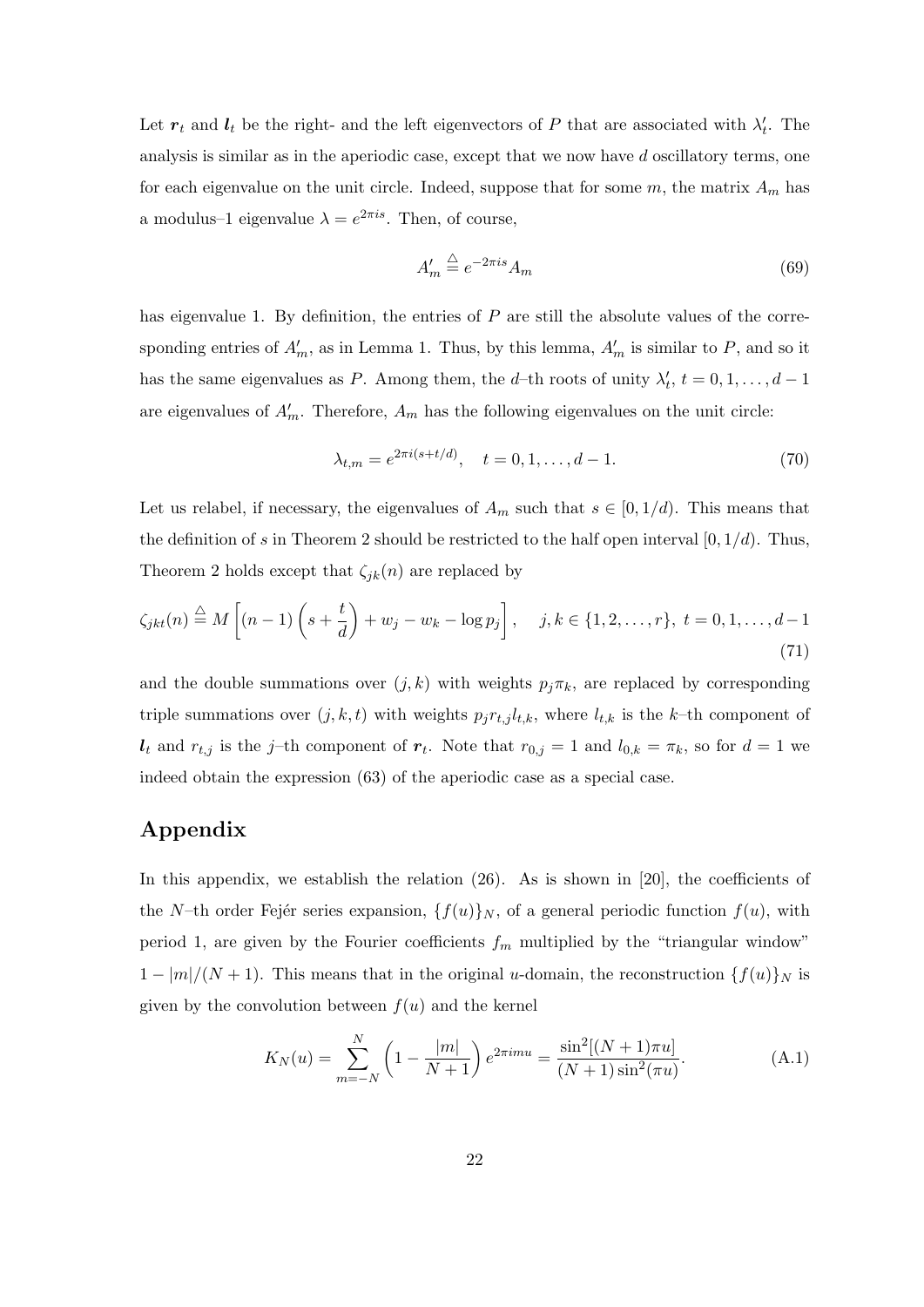Since  $\int_{-1/2}^{+1/2} K_N(u) \mathrm{d}u = 1$ , we have

$$
|f(u) - \{f(u)\}_N| = \left| f(u) - \int_{-1/2}^{+1/2} dt f(u - t) K_N(t) \right|
$$
  
\n
$$
= \left| \int_{-1/2}^{+1/2} dt [f(u) - f(u - t)] K_N(t) \right|
$$
  
\n
$$
\leq \int_{-1/2}^{+1/2} dt |f(u) - f(u - t)| \cdot K_N(t)
$$
  
\n
$$
= \int_{|t| \leq \delta} dt |f(u) - f(u - t)| \cdot K_N(t) + \int_{\delta \leq |t| \leq 1/2} dt |f(u) - f(u - t)| \cdot K_N(t) \qquad (A.2)
$$

for every  $\delta \in (0, 1/2)$ . Now, in our case, for all three functions,  $|t| \leq \delta$  implies  $|f(u) - f(u-\delta)|$ t)|  $\leq \delta/\theta$ , since the maximum absolute slope of all three of them is  $1/\theta$ . Since  $K_N(t) \geq 0$ and  $\int_{-1/2}^{1/2} dt K_N(t) = 1$ , the first integral in the last line is bounded by  $\delta/\theta$ . As for the second integral, in our case,  $|f(u) - f(u - t)| \leq 1$  for all three functions. Since the sine function is monotonically increasing in the range  $[0, \pi/2]$ , then  $1/2 \geq |t| \geq \delta$  implies

$$
K_N(t) \le \frac{1}{(N+1)\sin^2(\pi\delta)} < \frac{1}{N\sin^2(\pi\delta)}.\tag{A.3}
$$

Thus, for every  $\delta \in (0, 1/2)$ ,

$$
|f(u) - \{f(u)\}_N| \le \frac{\delta}{\theta} + \frac{1}{N\sin^2(\pi\delta)}\tag{A.4}
$$

and eq. (26) is obtained upon minimizing the r.h.s. over the free parameter  $\delta$ .

# References

- [1] J. Abrahams, "Code and parse trees for lossless source encoding," Communications in Information and Systems, vol. 1, no. 2, pp. 113–146, April 2001.
- [2] D. Blackwell and J. L. Hodges, "The probability in the extreme tail of a convolution," Ann. Math. Stat., vol. 30, pp. 1113–1120, 1959.
- [3] M. Drmota and W. Szpankowski, "Precise minimax redundancy and regret," IEEE Trans. Inform. Theory, vol. 50, no. 11, pp. 2686–2707, November 2004.
- [4] C.-G. Esseen, "Fourier analysis of distribution functions," Acta Mathematica, vol. 77, pp. 1-125, 1945.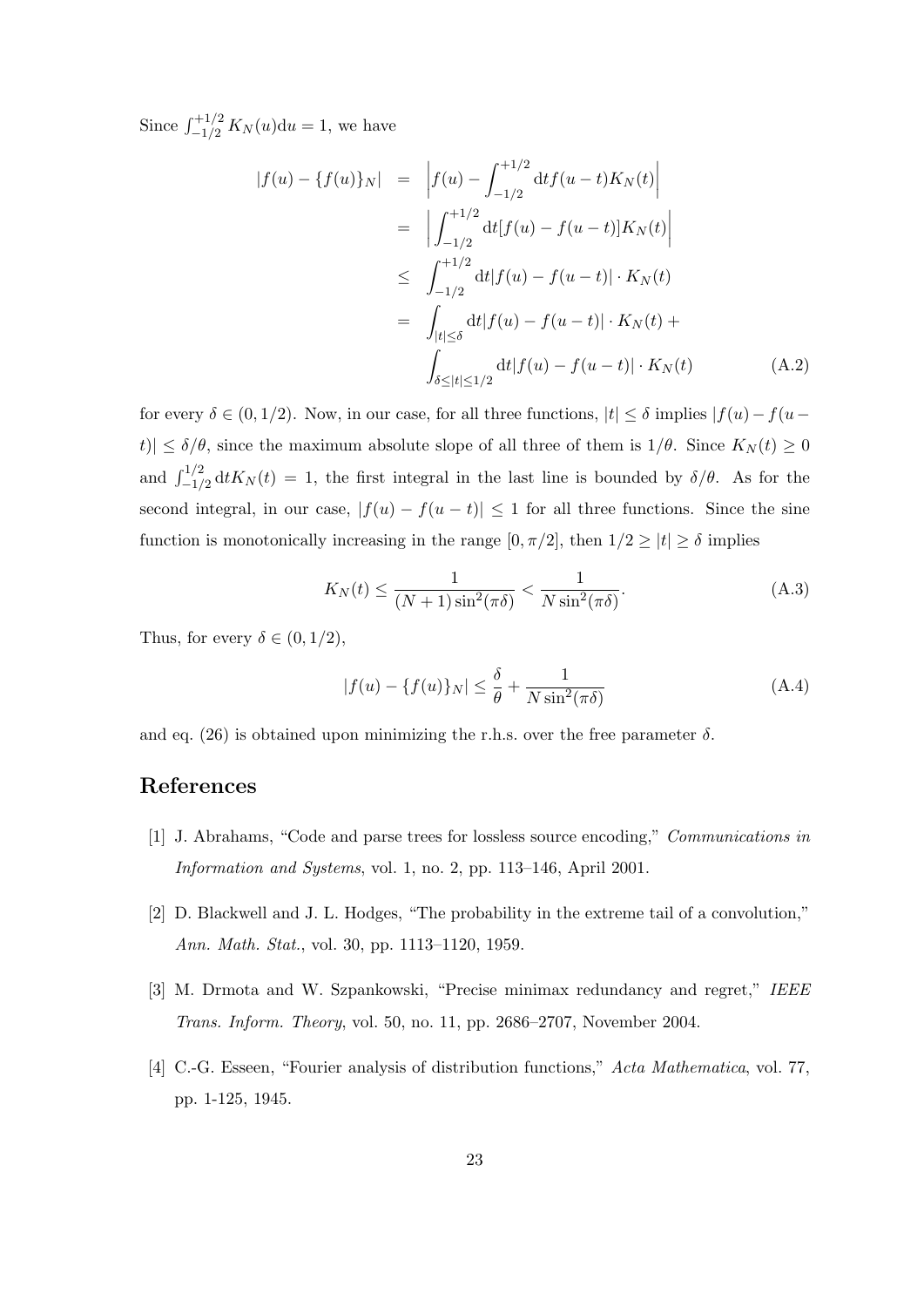- [5] P. Flajolet and R. Sedgewick, Analytic Combinatorics, Cambridge University Press, Cambridge, 2009.
- [6] R. G. Gallager, "Variations on the theme by Huffman," IEEE Trans. Inform. Theory, vol. IT–24, no. 6, pp. 668–674, November 1978.
- [7] R. M. Gray, "Quantization noise spectra," IEEE Trans. Inform. Theory, vol. 36, no. 6, pp. 1220-1244, November 1990.
- [8] R. A. Horn and C. R. Johnson, Matrix Analysis, Cambridge University Press, Cambridge, 1985.
- [9] P. Jacquet, W. Szpankowski, and J. Tang, "Average profile of the Lempel–Ziv parsing scheme for a Markovian source," Algorithmica, vol. 31, pp. 318–360, 2001.
- [10] P. Jacquet and W. Szpankowski, "Markov types and minimax redundancy for Markov sources, IEEE Trans. Inform. Theory, vol. 50, no. 7, pp. 1393–1402, July 2004.
- [11] P. Jacquet and W. Szpankowski, "Joint string complexity for Markov sources," 23rd International Meeting on Probabilistic, Combinatorial and Asymptotic Methods for the Analysis of Algorithms, AofA'12, DMTCS Proc., pp. 303–322, Montreal, 2012.
- [12] L. Kuipers and H. Niederreiter, Uniform Distribution of Sequences, Wiley, New York, 1974.
- [13] G. Louchard and W. Szpankowski, "Average redundancy of the Lempel–Ziv code," IEEE Trans. Inform. Theory, vol. 43, no. 1, pp. 2–8, January 1997.
- [14] N. Merhav, "Relations between redundancy patterns of the Shannon code and wave diffraction patterns of partially disordered media," IEEE Trans. Inform. Theory, vol. 58, no. 6, pp. 3402–3406, June 2012.
- [15] J. Rissanen, "Complexity of strings in the class of Markov sources," IEEE Trans. Inform. Theory, vol. IT–32, no. 4, pp. 526–532, July 1986.
- [16] S. A. Savari, "Variable–to–fixed length codes for predictable sources," Proc. Data Compression Conference (DCC), Snowbird, UT, pp. 481–490, 1998.